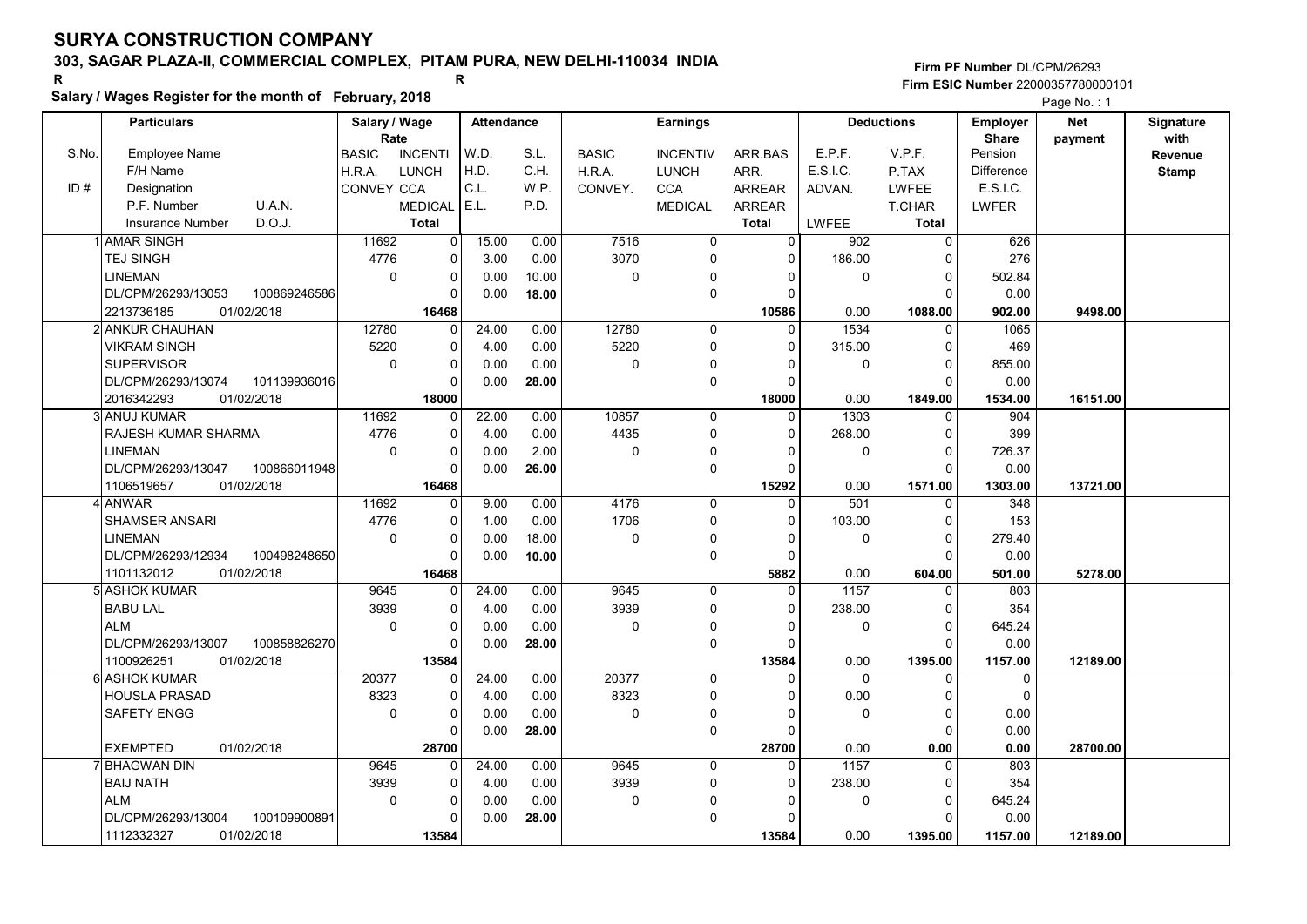# 303, SAGAR PLAZA-II, COMMERCIAL COMPLEX, PITAM PURA, NEW DELHI-110034 INDIA

#### Salary / Wages Register for the month of February, 2018

|       | Salary / wages Register for the month of February, 2018 |                        |                |                   |       |              |                 |                |              |                   |                   | Page No.: 2 |              |
|-------|---------------------------------------------------------|------------------------|----------------|-------------------|-------|--------------|-----------------|----------------|--------------|-------------------|-------------------|-------------|--------------|
|       | <b>Particulars</b>                                      | Salary / Wage          |                | <b>Attendance</b> |       |              | <b>Earnings</b> |                |              | <b>Deductions</b> | <b>Employer</b>   | <b>Net</b>  | Signature    |
|       |                                                         | Rate                   |                |                   |       |              |                 |                |              |                   | <b>Share</b>      | payment     | with         |
| S.No. | Employee Name                                           | <b>BASIC</b>           | <b>INCENTI</b> | W.D.              | S.L.  | <b>BASIC</b> | <b>INCENTIV</b> | ARR BAS        | E.P.F.       | V.P.F.            | Pension           |             | Revenue      |
|       | F/H Name                                                | H.R.A.<br><b>LUNCH</b> |                | H.D.              | C.H.  | H.R.A.       | <b>LUNCH</b>    | ARR.           | E.S.I.C.     | P.TAX             | <b>Difference</b> |             | <b>Stamp</b> |
| ID#   | Designation                                             | CONVEY CCA             |                | C.L.              | W.P.  | CONVEY.      | <b>CCA</b>      | <b>ARREAR</b>  | ADVAN.       | <b>LWFEE</b>      | E.S.I.C.          |             |              |
|       | U.A.N.<br>P.F. Number                                   |                        | <b>MEDICAL</b> | E.L.              | P.D.  |              | <b>MEDICAL</b>  | <b>ARREAR</b>  |              | T.CHAR            | <b>LWFER</b>      |             |              |
|       | D.O.J.<br>Insurance Number                              |                        | <b>Total</b>   |                   |       |              |                 | <b>Total</b>   | <b>LWFEE</b> | <b>Total</b>      |                   |             |              |
|       | <b>8 BHAVISHAN MANDAL</b>                               | 9645                   | $\overline{0}$ | 24.00             | 0.00  | 9645         | $\overline{0}$  | $\overline{0}$ | 1157         | $\overline{0}$    | 803               |             |              |
|       | SATYANARAYAN MANDAL                                     | 3939                   | 0              | 4.00              | 0.00  | 3939         | 0               | $\Omega$       | 238.00       | $\Omega$          | 354               |             |              |
|       | <b>ALM</b>                                              | $\mathbf 0$            | 0              | 0.00              | 0.00  | $\mathbf 0$  | 0               | 0              | 0            | $\mathbf 0$       | 645.24            |             |              |
|       | DL/CPM/26293/12987<br>101139935998                      |                        | 0              | 0.00              | 28.00 |              | 0               | $\Omega$       |              | $\Omega$          | 0.00              |             |              |
|       | 01/02/2018<br>1115091867                                |                        | 13584          |                   |       |              |                 | 13584          | 0.00         | 1395.00           | 1157.00           | 12189.00    |              |
|       | 9 BUDDHAN JHA                                           | 9645                   | $\Omega$       | 24.00             | 0.00  | 9645         | 0               | $\Omega$       | 1157         | $\Omega$          | 803               |             |              |
|       | DAMODER JHA                                             | 3939                   | 0              | 4.00              | 0.00  | 3939         | 0               | $\Omega$       | 238.00       | $\mathbf 0$       | 354               |             |              |
|       | <b>ALM</b>                                              | $\mathbf 0$            | $\Omega$       | 0.00              | 0.00  | $\mathbf 0$  | 0               | $\Omega$       | 0            | $\Omega$          | 645.24            |             |              |
|       | DL/CPM/26293/13072<br>100628229739                      |                        | 0              | 0.00              | 28.00 |              | 0               | $\Omega$       |              | $\Omega$          | 0.00              |             |              |
|       | 01/02/2018<br>2205484990                                |                        | 13584          |                   |       |              |                 | 13584          | 0.00         | 1395.00           | 1157.00           | 12189.00    |              |
|       | 10 CHANDAN SINGH                                        | 9645                   | 0              | 10.00             | 0.00  | 3789         | $\mathbf 0$     | $\Omega$       | 455          | 0                 | 316               |             |              |
|       | <b>SHARWAN</b>                                          | 3939                   | 0              | 1.00              | 0.00  | 1547         | 0               | $\Omega$       | 94.00        | $\mathbf 0$       | 139               |             |              |
|       | <b>ALM</b>                                              | $\Omega$               | 0              | 0.00              | 17.00 | $\Omega$     | 0               | $\Omega$       | $\mathbf{0}$ | $\Omega$          | 253.46            |             |              |
|       | DL/CPM/26293/13060<br>100498122316                      |                        | $\Omega$       | 0.00              | 11.00 |              | 0               | 0              |              | $\Omega$          | 0.00              |             |              |
|       | 2213911983<br>01/02/2018                                |                        | 13584          |                   |       |              |                 | 5336           | 0.00         | 549.00            | 455.00            | 4787.00     |              |
|       | 11 CHHEDA LAL SHARMA                                    | 11692                  | 0              | 24.00             | 0.00  | 11692        | $\Omega$        | $\Omega$       | 1403         | $\Omega$          | 974               |             |              |
|       | <b>NAWAB SHARMA</b>                                     | 4776                   | 0              | 4.00              | 0.00  | 4776         | 0               | $\Omega$       | 289.00       | $\Omega$          | 429               |             |              |
|       | WELDER                                                  | $\mathbf 0$            | 0              | 0.00              | 0.00  | 0            | 0               | $\mathbf{0}$   | $\mathbf 0$  | $\mathbf 0$       | 782.23            |             |              |
|       | DL/CPM/26293/13046<br>100864818987                      |                        | U              | 0.00              | 28.00 |              | 0               | $\Omega$       |              | $\Omega$          | 0.00              |             |              |
|       | 1106519650<br>01/02/2018                                |                        | 16468          |                   |       |              |                 | 16468          | 0.00         | 1692.00           | 1403.00           | 14776.00    |              |
|       | 12 DEVENDER                                             | 9645                   | 0              | 24.00             | 0.00  | 9645         | $\mathbf 0$     | $\Omega$       | 1157         | 0                 | 803               |             |              |
|       | <b>RATAN SINGH</b>                                      | 3939                   | 0              | 4.00              | 0.00  | 3939         | 0               | $\Omega$       | 238.00       | $\mathbf 0$       | 354               |             |              |
|       | <b>ALM</b>                                              | $\Omega$               | $\Omega$       | 0.00              | 0.00  | $\Omega$     | 0               | $\Omega$       | $\Omega$     | $\Omega$          | 645.24            |             |              |
|       | DL/CPM/26293/13006<br>100133959049                      |                        | $\Omega$       | 0.00              | 28.00 |              | 0               | $\Omega$       |              | $\Omega$          | 0.00              |             |              |
|       | 1111885580<br>01/02/2018                                |                        | 13584          |                   |       |              |                 | 13584          | 0.00         | 1395.00           | 1157.00           | 12189.00    |              |
|       | 13 DINESH KUMAR                                         | 11692                  | 0              | 24.00             | 0.00  | 11692        | $\Omega$        | $\Omega$       | 1403         | $\mathbf 0$       | 974               |             |              |
|       | <b>DHANDHU</b>                                          | 4776                   | 0              | 4.00              | 0.00  | 4776         | 0               | $\Omega$       | 289.00       | $\mathbf 0$       | 429               |             |              |
|       | <b>LINEMAN</b>                                          | $\Omega$               | 0              | 0.00              | 0.00  | $\mathbf 0$  | 0               | $\Omega$       | 0            | $\Omega$          | 782.23            |             |              |
|       | 100860237206<br>DL/CPM/26293/12990                      |                        | $\Omega$       | 0.00              | 28.00 |              | 0               | $\Omega$       |              | $\Omega$          | 0.00              |             |              |
|       | 1113031003<br>01/02/2018                                |                        | 16468          |                   |       |              |                 | 16468          | 0.00         | 1692.00           | 1403.00           | 14776.00    |              |
|       | 14 DINESH KUMAR PAL                                     | 11692                  | 0              | 24.00             | 0.00  | 11692        | $\mathbf 0$     | $\Omega$       | 1403         | $\Omega$          | 974               |             |              |
|       | <b>MOTI LAL</b>                                         | 4776                   | 0              | 4.00              | 0.00  | 4776         | 0               | $\Omega$       | 289.00       | $\Omega$          | 429               |             |              |
|       | <b>LINEMAN</b>                                          | $\mathbf 0$            | 0              | 0.00              | 0.00  | $\mathbf 0$  | 0               | $\Omega$       | 0            | $\mathbf 0$       | 782.23            |             |              |
|       | DL/CPM/26293/12935<br>100497464721                      |                        | 0              | 0.00              | 28.00 |              | 0               | $\Omega$       |              | $\Omega$          | 0.00              |             |              |
|       | 2213605645<br>01/02/2018                                |                        | 16468          |                   |       |              |                 | 16468          | 0.00         | 1692.00           | 1403.00           | 14776.00    |              |
|       |                                                         |                        |                |                   |       |              |                 |                |              |                   |                   |             |              |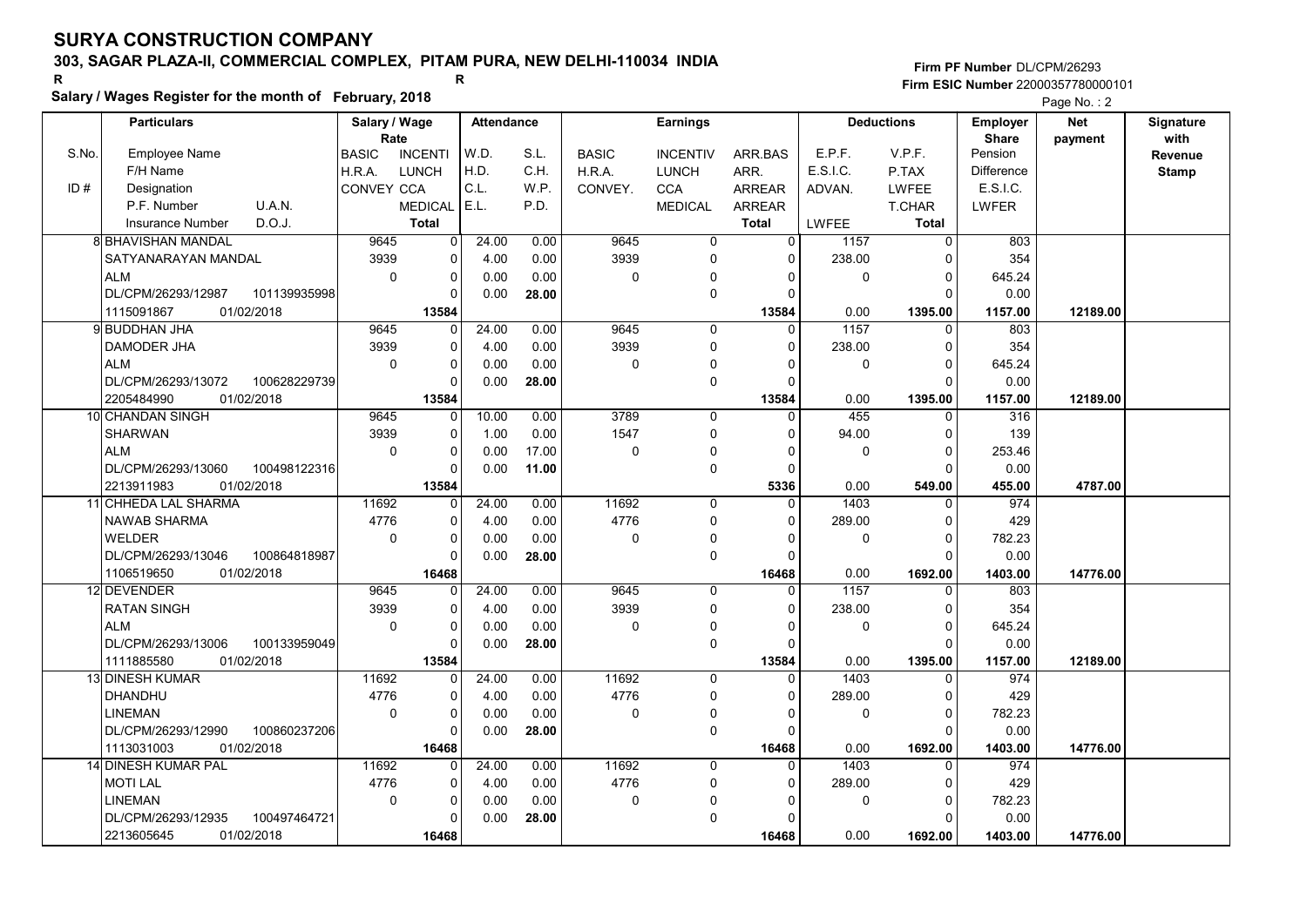# 303, SAGAR PLAZA-II, COMMERCIAL COMPLEX, PITAM PURA, NEW DELHI-110034 INDIA

#### Salary / Wages Register for the month of February, 2018

|       | Salary / wages Register for the month of February, 2018 |                                |                |                   |       |              |                 |                |              |                   |                   | Page No.: 3 |              |
|-------|---------------------------------------------------------|--------------------------------|----------------|-------------------|-------|--------------|-----------------|----------------|--------------|-------------------|-------------------|-------------|--------------|
|       | <b>Particulars</b>                                      | Salary / Wage                  |                | <b>Attendance</b> |       |              | <b>Earnings</b> |                |              | <b>Deductions</b> | <b>Employer</b>   | Net         | Signature    |
|       |                                                         | Rate                           |                |                   |       |              |                 |                |              |                   | <b>Share</b>      | payment     | with         |
| S.No. | <b>Employee Name</b>                                    | <b>BASIC</b><br><b>INCENTI</b> |                | W.D.              | S.L.  | <b>BASIC</b> | <b>INCENTIV</b> | ARR BAS        | E.P.F.       | V.P.F.            | Pension           |             | Revenue      |
|       | F/H Name                                                | LUNCH<br>H.R.A.                |                | H.D.              | C.H.  | H.R.A.       | <b>LUNCH</b>    | ARR.           | E.S.I.C.     | P.TAX             | <b>Difference</b> |             | <b>Stamp</b> |
| ID#   | Designation                                             | CONVEY CCA                     |                | C.L.              | W.P.  | CONVEY.      | <b>CCA</b>      | <b>ARREAR</b>  | ADVAN.       | <b>LWFEE</b>      | E.S.I.C.          |             |              |
|       | U.A.N.<br>P.F. Number                                   | <b>MEDICAL</b>                 |                | E.L.              | P.D.  |              | <b>MEDICAL</b>  | <b>ARREAR</b>  |              | T.CHAR            | <b>LWFER</b>      |             |              |
|       | D.O.J.<br><b>Insurance Number</b>                       | <b>Total</b>                   |                |                   |       |              |                 | <b>Total</b>   | <b>LWFEE</b> | <b>Total</b>      |                   |             |              |
|       | 15 DURGESH                                              | 11692                          | $\overline{0}$ | 24.00             | 0.00  | 11692        | $\overline{0}$  | $\overline{0}$ | 1403         | $\overline{0}$    | 974               |             |              |
|       | <b>BAL GOVIND</b>                                       | 4776                           | 0              | 4.00              | 0.00  | 4776         | $\mathbf 0$     | $\Omega$       | 289.00       | n                 | 429               |             |              |
|       | <b>LINEMAN</b>                                          | $\mathbf 0$                    | 0              | 0.00              | 0.00  | $\mathbf 0$  | $\Omega$        | $\Omega$       | 0            | 0                 | 782.23            |             |              |
|       | 100858936748<br>DL/CPM/26293/13000                      |                                | 0              | 0.00              | 28.00 |              | $\pmb{0}$       | $\Omega$       |              | $\Omega$          | 0.00              |             |              |
|       | 2213605634<br>01/02/2018                                |                                | 16468          |                   |       |              |                 | 16468          | 0.00         | 1692.00           | 1403.00           | 14776.00    |              |
|       | 16 HARENDER PAL                                         | 11692                          | $\Omega$       | 24.00             | 0.00  | 11692        | $\mathbf 0$     | $\Omega$       | 1403         | $\Omega$          | 974               |             |              |
|       | <b>BABU LAL</b>                                         | 4776                           | 0              | 4.00              | 0.00  | 4776         | $\mathbf 0$     | $\Omega$       | 289.00       | $\Omega$          | 429               |             |              |
|       | <b>LINEMAN</b>                                          | $\mathbf 0$                    | 0              | 0.00              | 0.00  | $\mathbf 0$  | $\mathbf 0$     |                | 0            | $\Omega$          | 782.23            |             |              |
|       | DL/CPM/26293/12938<br>100496529378                      |                                | $\Omega$       | 0.00              | 28.00 |              | $\mathbf 0$     | $\Omega$       |              |                   | 0.00              |             |              |
|       | 2012944132<br>01/02/2018                                |                                | 16468          |                   |       |              |                 | 16468          | 0.00         | 1692.00           | 1403.00           | 14776.00    |              |
|       | 17 HARI KISHORE DAS                                     | 9645                           | $\overline{0}$ | 24.00             | 0.00  | 9645         | $\mathbf 0$     | 0              | 1157         | $\Omega$          | 803               |             |              |
|       | <b>VIDHAON DAS</b>                                      | 3939                           | 0              | 4.00              | 0.00  | 3939         | $\mathbf 0$     | $\Omega$       | 238.00       | $\Omega$          | 354               |             |              |
|       | <b>ALM</b>                                              | $\Omega$                       | $\Omega$       | 0.00              | 0.00  | $\Omega$     | 0               | U              | $\Omega$     | $\Omega$          | 645.24            |             |              |
|       | DL/CPM/26293/13062<br>100869694552                      |                                | 0              | 0.00              | 28.00 |              | $\mathbf 0$     | $\Omega$       |              | $\Omega$          | 0.00              |             |              |
|       | 2213942211<br>01/02/2018                                |                                | 13584          |                   |       |              |                 | 13584          | 0.00         | 1395.00           | 1157.00           | 12189.00    |              |
|       | 18 HARIKESH                                             | 9645                           | 0              | 24.00             | 0.00  | 9645         | $\mathbf{0}$    | $\Omega$       | 1157         | $\Omega$          | 803               |             |              |
|       | CHEDDI LAL                                              | 3939                           | 0              | 4.00              | 0.00  | 3939         | $\mathbf 0$     | $\Omega$       | 238.00       | $\Omega$          | 354               |             |              |
|       | <b>ALM</b>                                              | $\Omega$                       | 0              | 0.00              | 0.00  | $\mathbf 0$  | $\mathbf 0$     | 0              | 0            | 0                 | 645.24            |             |              |
|       | DL/CPM/26293/13011<br>100859817947                      |                                | $\Omega$       | 0.00              | 28.00 |              | $\mathbf 0$     | $\Omega$       |              | $\cap$            | 0.00              |             |              |
|       | 1112479358<br>01/02/2018                                |                                | 13584          |                   |       |              |                 | 13584          | 0.00         | 1395.00           | 1157.00           | 12189.00    |              |
|       | 19 JAGESHWAR                                            | 11692                          | 0              | 24.00             | 0.00  | 11692        | $\mathbf 0$     | 0              | 1403         | $\Omega$          | 974               |             |              |
|       | <b>RAJJAN</b>                                           | 4776                           | 0              | 4.00              | 0.00  | 4776         | $\mathbf 0$     | $\Omega$       | 289.00       | $\Omega$          | 429               |             |              |
|       | LINEMAN                                                 | $\Omega$                       | 0              | 0.00              | 0.00  | $\Omega$     | $\mathbf 0$     |                | $\Omega$     | $\Omega$          | 782.23            |             |              |
|       | DL/CPM/26293/12991<br>100497761359                      |                                | 0              | 0.00              | 28.00 |              | $\mathbf 0$     | $\Omega$       |              |                   | 0.00              |             |              |
|       | 2213605644<br>01/02/2018                                |                                | 16468          |                   |       |              |                 | 16468          | 0.00         | 1692.00           | 1403.00           | 14776.00    |              |
|       | 20 JAI KUMAR                                            | 9645                           | 0              | 24.00             | 0.00  | 9645         | $\mathbf 0$     | $\Omega$       | 1157         | $\Omega$          | 803               |             |              |
|       | <b>SUKH BIR</b>                                         | 3939                           | 0              | 4.00              | 0.00  | 3939         | $\mathbf 0$     | $\Omega$       | 238.00       | $\Omega$          | 354               |             |              |
|       | <b>ALM</b>                                              | $\mathbf 0$                    | 0              | 0.00              | 0.00  | $\mathbf 0$  | 0               | 0              | 0            | $\Omega$          | 645.24            |             |              |
|       | DL/CPM/26293/13009<br>100868663519                      |                                | $\Omega$       | 0.00              | 28.00 |              | $\mathbf 0$     | $\Omega$       |              | $\Omega$          | 0.00              |             |              |
|       | 1111885563<br>01/02/2018                                |                                | 13584          |                   |       |              |                 | 13584          | 0.00         | 1395.00           | 1157.00           | 12189.00    |              |
|       | 21 JAWAHAR RAI                                          | 11692                          | 0              | 24.00             | 0.00  | 11692        | $\mathbf 0$     | 0              | 1403         | $\Omega$          | 974               |             |              |
|       | TEJ NARAYAN RAI                                         | 4776                           | 0              | 4.00              | 0.00  | 4776         | 0               | $\Omega$       | 289.00       | 0                 | 429               |             |              |
|       | LINEMAN                                                 | $\mathbf 0$                    | 0              | 0.00              | 0.00  | 0            | $\mathbf 0$     | 0              | 0            | $\Omega$          | 782.23            |             |              |
|       | DL/CPM/26293/12912<br>100869244638                      |                                | 0              | 0.00              | 28.00 |              | $\Omega$        |                |              |                   | 0.00              |             |              |
|       | 1106519673<br>01/02/2018                                |                                | 16468          |                   |       |              |                 | 16468          | 0.00         | 1692.00           | 1403.00           | 14776.00    |              |
|       |                                                         |                                |                |                   |       |              |                 |                |              |                   |                   |             |              |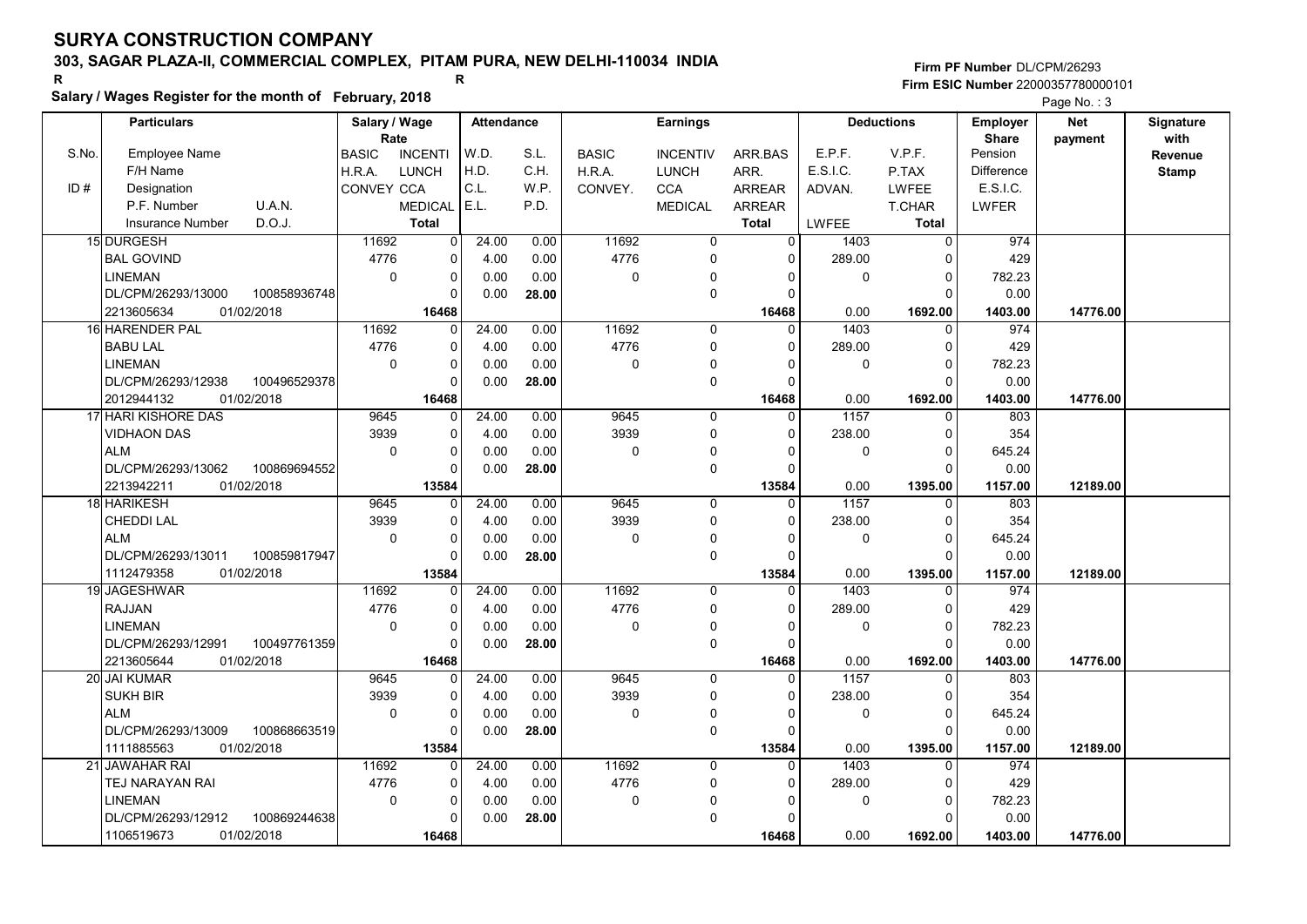# 303, SAGAR PLAZA-II, COMMERCIAL COMPLEX, PITAM PURA, NEW DELHI-110034 INDIA

### Salary / Wages Register for the month of February, 2018

|       | Salary / wages Register for the month of February, 2018 |               |                |                   |       |              |                 |                |              | Page No.: 4       |                 |            |              |
|-------|---------------------------------------------------------|---------------|----------------|-------------------|-------|--------------|-----------------|----------------|--------------|-------------------|-----------------|------------|--------------|
|       | <b>Particulars</b>                                      | Salary / Wage |                | <b>Attendance</b> |       |              | <b>Earnings</b> |                |              | <b>Deductions</b> | <b>Employer</b> | <b>Net</b> | Signature    |
|       |                                                         | Rate          |                |                   |       |              |                 |                |              |                   | <b>Share</b>    | payment    | with         |
| S.No. | Employee Name                                           | <b>BASIC</b>  | <b>INCENTI</b> | W.D.              | S.L.  | <b>BASIC</b> | <b>INCENTIV</b> | ARR BAS        | E.P.F.       | V.P.F.            | Pension         |            | Revenue      |
|       | F/H Name                                                | H.R.A.        | <b>LUNCH</b>   | H.D.              | C.H.  | H.R.A.       | <b>LUNCH</b>    | ARR.           | E.S.I.C.     | P.TAX             | Difference      |            | <b>Stamp</b> |
| ID#   | Designation                                             | CONVEY CCA    |                | C.L.              | W.P.  | CONVEY.      | <b>CCA</b>      | <b>ARREAR</b>  | ADVAN.       | <b>LWFEE</b>      | E.S.I.C.        |            |              |
|       | U.A.N.<br>P.F. Number                                   |               | <b>MEDICAL</b> | E.L.              | P.D.  |              | <b>MEDICAL</b>  | <b>ARREAR</b>  |              | <b>T.CHAR</b>     | <b>LWFER</b>    |            |              |
|       | D.O.J.<br><b>Insurance Number</b>                       |               | <b>Total</b>   |                   |       |              |                 | <b>Total</b>   | <b>LWFEE</b> | <b>Total</b>      |                 |            |              |
|       | 22 JITENDER PAL                                         | 11692         | $\overline{0}$ | 24.00             | 0.00  | 11692        | $\overline{0}$  | $\overline{0}$ | 1403         | $\overline{0}$    | 974             |            |              |
|       | RAM LAKHAN PAL                                          | 4776          | 0              | 4.00              | 0.00  | 4776         | $\mathbf 0$     | 0              | 289.00       | $\Omega$          | 429             |            |              |
|       | <b>LINEMAN</b>                                          | $\mathbf 0$   | 0              | 0.00              | 0.00  | 0            | $\Omega$        | $\Omega$       | 0            | 0                 | 782.23          |            |              |
|       | DL/CPM/26293/13013<br>100739489521                      |               | $\Omega$       | 0.00              | 28.00 |              | $\Omega$        | $\Omega$       |              | $\Omega$          | 0.00            |            |              |
|       | 2213613420<br>01/02/2018                                |               | 16468          |                   |       |              |                 | 16468          | 0.00         | 1692.00           | 1403.00         | 14776.00   |              |
|       | 23 JITENDER PATHAK                                      | 9645          | $\Omega$       | 22.00             | 0.00  | 8956         | 0               | $\Omega$       | 1075         | $\Omega$          | 746             |            |              |
|       | LAKHMI CHAND PATHAK                                     | 3939          | 0              | 4.00              | 0.00  | 3658         | $\Omega$        | $\Omega$       | 221.00       | $\Omega$          | 329             |            |              |
|       | <b>ALM</b>                                              | $\mathbf 0$   | 0              | 0.00              | 2.00  | 0            | 0               | $\Omega$       | 0            | $\Omega$          | 599.17          |            |              |
|       | DL/CPM/26293/13056<br>100862820012                      |               | $\Omega$       | 0.00              | 26.00 |              | $\mathbf 0$     | $\Omega$       |              | $\Omega$          | 0.00            |            |              |
|       | 1113432361<br>01/02/2018                                |               | 13584          |                   |       |              |                 | 12614          | 0.00         | 1296.00           | 1075.00         | 11318.00   |              |
|       | 24 KADIR ANSARI                                         | 11692         | $\Omega$       | 24.00             | 0.00  | 11692        | $\mathbf 0$     | $\mathbf{0}$   | 1403         | $\Omega$          | 974             |            |              |
|       | <b>SULMAN ANSARI</b>                                    | 4776          | $\Omega$       | 4.00              | 0.00  | 4776         | $\mathbf 0$     | $\Omega$       | 289.00       | $\Omega$          | 429             |            |              |
|       | <b>LINEMAN</b>                                          | $\mathbf 0$   | 0              | 0.00              | 0.00  | 0            | 0               | $\Omega$       | 0            | $\Omega$          | 782.23          |            |              |
|       | DL/CPM/26293/13068<br>100868705222                      |               | $\Omega$       | 0.00              | 28.00 |              | $\mathbf 0$     | $\Omega$       |              | $\Omega$          | 0.00            |            |              |
|       | 2212840689<br>01/02/2018                                |               | 16468          |                   |       |              |                 | 16468          | 0.00         | 1692.00           | 1403.00         | 14776.00   |              |
|       | 25 KAILASH CHAND                                        | 9645          | 0              | 24.00             | 0.00  | 9645         | $\Omega$        | $\Omega$       | 1157         | $\Omega$          | 803             |            |              |
|       | <b>BUDH PAL</b>                                         | 3939          | $\Omega$       | 4.00              | 0.00  | 3939         | $\mathbf 0$     | $\Omega$       | 238.00       | $\Omega$          | 354             |            |              |
|       | <b>ALM</b>                                              | $\mathbf 0$   | 0              | 0.00              | 0.00  | $\mathbf 0$  | $\Omega$        | $\Omega$       | 0            | $\overline{0}$    | 645.24          |            |              |
|       | DL/CPM/26293/13008<br>100859529615                      |               | U              | 0.00              | 28.00 |              | $\mathbf 0$     | 0              |              | $\Omega$          | 0.00            |            |              |
|       | 1111885565<br>01/02/2018                                |               | 13584          |                   |       |              |                 | 13584          | 0.00         | 1395.00           | 1157.00         | 12189.00   |              |
|       | <b>26 KAMLESH KUMAR</b>                                 | 11692         | $\overline{0}$ | 24.00             | 0.00  | 11692        | $\mathbf 0$     | $\mathbf 0$    | 1403         | $\mathbf 0$       | 974             |            |              |
|       | <b>DHUNNI</b>                                           | 4776          | 0              | 4.00              | 0.00  | 4776         | $\mathbf 0$     | $\Omega$       | 289.00       | $\Omega$          | 429             |            |              |
|       | <b>LINEMAN</b>                                          | $\Omega$      | $\Omega$       | 0.00              | 0.00  | 0            | $\mathbf 0$     | $\Omega$       | 0            | $\Omega$          | 782.23          |            |              |
|       | DL/CPM/26293/13048<br>100860314387                      |               | 0              | 0.00              | 28.00 |              | $\mathbf 0$     | $\Omega$       |              | $\Omega$          | 0.00            |            |              |
|       | 1101309994<br>01/02/2018                                |               | 16468          |                   |       |              |                 | 16468          | 0.00         | 1692.00           | 1403.00         | 14776.00   |              |
|       | 27 KANCHAN SINGH                                        | 11692         | U              | 21.00             | 0.00  | 10439        | $\Omega$        | $\Omega$       | 1253         | $\Omega$          | 870             |            |              |
|       | <b>BRHAM PAL</b>                                        | 4776          | $\Omega$       | 4.00              | 0.00  | 4264         | $\mathbf 0$     | $\Omega$       | 258.00       | $\Omega$          | 383             |            |              |
|       | <b>LINEMAN</b>                                          | $\mathbf 0$   | $\Omega$       | 0.00              | 3.00  | 0            | $\mathbf 0$     | $\Omega$       | 0            | $\Omega$          | 698.39          |            |              |
|       | DL/CPM/26293/12983<br>100503123790                      |               | $\Omega$       | 0.00              | 25.00 |              | $\mathbf 0$     | $\Omega$       |              | $\Omega$          | 0.00            |            |              |
|       | 1013445073<br>01/02/2018                                |               | 16468          |                   |       |              |                 | 14703          | 0.00         | 1511.00           | 1253.00         | 13192.00   |              |
|       | 28 KRISHAN KUMAR                                        | 11692         | U              | 22.00             | 0.00  | 10857        | $\Omega$        | $\Omega$       | 1303         | $\Omega$          | 904             |            |              |
|       | <b>KHUSI RAM</b>                                        | 4776          | 0              | 4.00              | 0.00  | 4435         | $\mathbf 0$     | $\Omega$       | 268.00       | 0                 | 399             |            |              |
|       | <b>LINEMAN</b>                                          | $\mathbf 0$   | 0              | 0.00              | 2.00  | 0            | $\Omega$        | $\Omega$       | 0            | $\Omega$          | 726.37          |            |              |
|       | DL/CPM/26293/13051<br>100497190580                      |               | U              | 0.00              | 26.00 |              | $\Omega$        | $\Omega$       |              | $\Omega$          | 0.00            |            |              |
|       | 2212751086<br>01/02/2018                                |               | 16468          |                   |       |              |                 | 15292          | 0.00         | 1571.00           | 1303.00         | 13721.00   |              |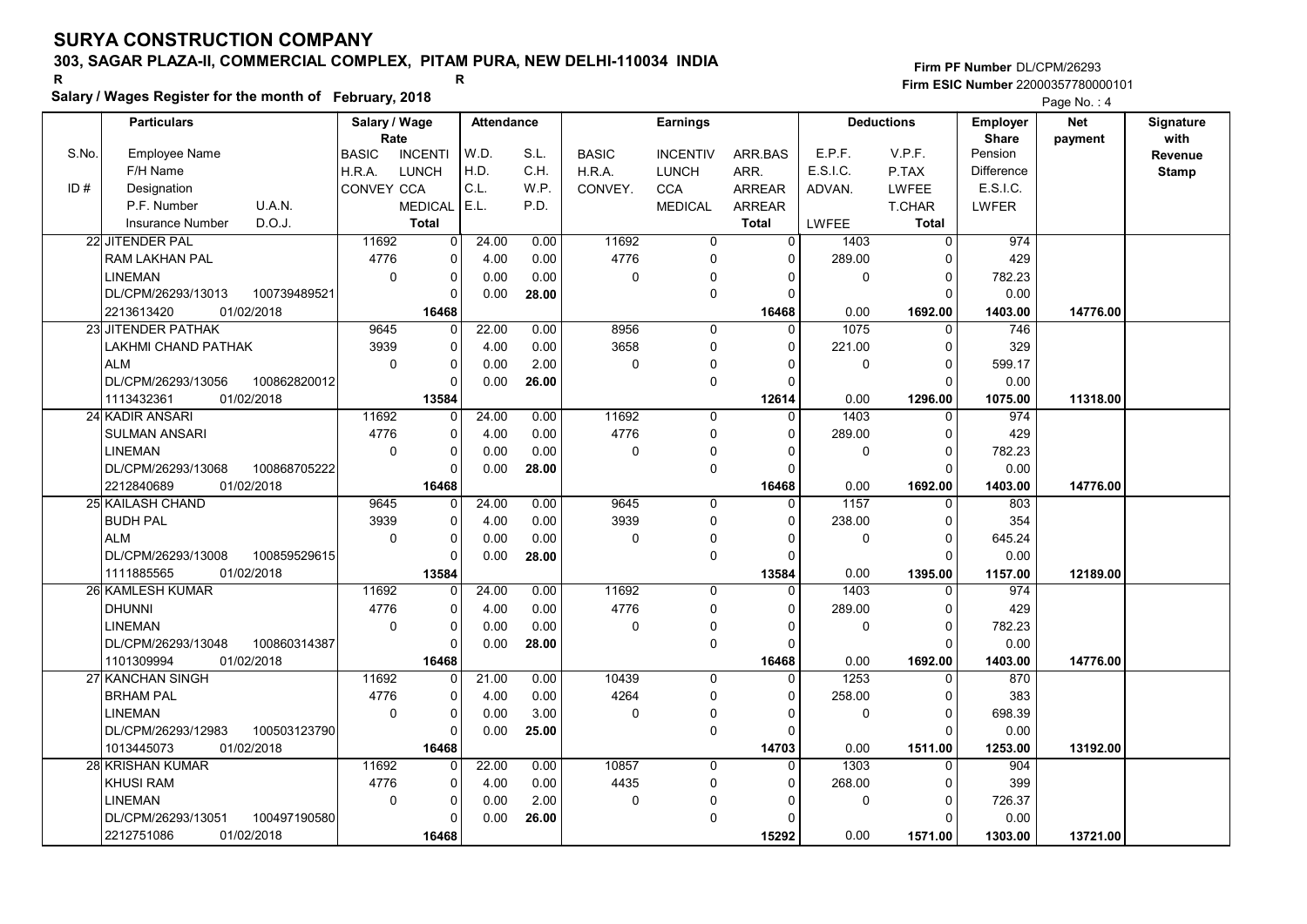# 303, SAGAR PLAZA-II, COMMERCIAL COMPLEX, PITAM PURA, NEW DELHI-110034 INDIA

### Salary / Wages Register for the month of February, 2018

Firm PF Number DL/CPM/26293 Firm ESIC Number <sup>22000357780000101</sup> R R

Page No.: 5

|       | <b>Particulars</b>                 | Salary / Wage        |                | <b>Attendance</b> |       |              | <b>Earnings</b> |               |              | <b>Deductions</b> | Employer                | <b>Net</b> | Signature       |
|-------|------------------------------------|----------------------|----------------|-------------------|-------|--------------|-----------------|---------------|--------------|-------------------|-------------------------|------------|-----------------|
| S.No. | <b>Employee Name</b>               | Rate<br><b>BASIC</b> | <b>INCENTI</b> | W.D.              | S.L.  | <b>BASIC</b> | <b>INCENTIV</b> | ARR.BAS       | E.P.F.       | V.P.F.            | <b>Share</b><br>Pension | payment    | with<br>Revenue |
|       | F/H Name                           | H.R.A.               | <b>LUNCH</b>   | H.D.              | C.H.  | H.R.A.       | <b>LUNCH</b>    | ARR.          | E.S.I.C.     | P.TAX             | Difference              |            | <b>Stamp</b>    |
| ID#   | Designation                        | CONVEY CCA           |                | C.L.              | W.P.  | CONVEY.      | <b>CCA</b>      | ARREAR        | ADVAN.       | LWFEE             | E.S.I.C.                |            |                 |
|       | P.F. Number<br>U.A.N.              |                      | <b>MEDICAL</b> | E.L.              | P.D.  |              | <b>MEDICAL</b>  | <b>ARREAR</b> |              | <b>T.CHAR</b>     | <b>LWFER</b>            |            |                 |
|       | D.O.J.<br>Insurance Number         |                      | <b>Total</b>   |                   |       |              |                 | <b>Total</b>  | <b>LWFEE</b> | <b>Total</b>      |                         |            |                 |
|       | 29 LAL BABU                        | 11692                | 0              | 24.00             | 0.00  | 11692        | $\Omega$        | 0             | 1403         | $\Omega$          | 974                     |            |                 |
|       | <b>RAM PARVESH</b>                 | 4776                 | 0              | 4.00              | 0.00  | 4776         | 0               | $\Omega$      | 289.00       | 0                 | 429                     |            |                 |
|       | <b>TO</b>                          | $\mathbf 0$          | 0              | 0.00              | 0.00  | 0            | $\mathbf 0$     | 0             | 0            | $\Omega$          | 782.23                  |            |                 |
|       | 100497844541<br>DL/CPM/26293/12927 |                      | $\Omega$       | 0.00              | 28.00 |              | $\pmb{0}$       | $\Omega$      |              | $\Omega$          | 0.00                    |            |                 |
|       | 1113321862<br>01/02/2018           |                      | 16468          |                   |       |              |                 | 16468         | 0.00         | 1692.00           | 1403.00                 | 14776.00   |                 |
|       | 30 LAL BIHARI                      | 11692                | 0              | 24.00             | 0.00  | 11692        | $\mathbf 0$     | $\Omega$      | 1403         | $\Omega$          | 974                     |            |                 |
|       | <b>DEVNATH RAJBHAR</b>             | 4776                 | 0              | 4.00              | 0.00  | 4776         | $\mathbf 0$     | $\Omega$      | 289.00       | 0                 | 429                     |            |                 |
|       | LINEMAN                            | $\mathbf 0$          | 0              | 0.00              | 0.00  | $\mathbf 0$  | $\Omega$        |               | 0            | $\Omega$          | 782.23                  |            |                 |
|       | DL/CPM/26293/12982<br>100739105273 |                      | 0              | 0.00              | 28.00 |              | $\mathbf 0$     | $\Omega$      |              | $\Omega$          | 0.00                    |            |                 |
|       | 01/02/2018<br>1114830137           |                      | 16468          |                   |       |              |                 | 16468         | 0.00         | 1692.00           | 1403.00                 | 14776.00   |                 |
|       | 31 LALLAN RAWAT                    | 11692                | 0              | 24.00             | 0.00  | 11692        | $\mathbf 0$     | $\Omega$      | 1403         | $\Omega$          | 974                     |            |                 |
|       | <b>SHIV PRASAD</b>                 | 4776                 | 0              | 4.00              | 0.00  | 4776         | 0               | $\Omega$      | 289.00       | $\Omega$          | 429                     |            |                 |
|       | <b>LINEMAN</b>                     | $\mathbf 0$          | 0              | 0.00              | 0.00  | 0            | 0               | $\Omega$      | 0            | $\Omega$          | 782.23                  |            |                 |
|       | DL/CPM/26293/12989<br>100498282693 |                      | 0              | 0.00              | 28.00 |              | $\mathbf 0$     | $\Omega$      |              | $\Omega$          | 0.00                    |            |                 |
|       | 1112838400<br>01/02/2018           |                      | 16468          |                   |       |              |                 | 16468         | 0.00         | 1692.00           | 1403.00                 | 14776.00   |                 |
|       | 32 MAHESH                          | 9645                 | 0              | 23.00             | 0.00  | 9301         | $\mathbf 0$     | $\Omega$      | 1116         | $\Omega$          | 775                     |            |                 |
|       | <b>SUKHLAL</b>                     | 3939                 | 0              | 4.00              | 0.00  | 3798         | $\mathbf 0$     | $\Omega$      | 230.00       | $\Omega$          | 341                     |            |                 |
|       | <b>ALM</b>                         | $\Omega$             | 0              | 0.00              | 1.00  | $\mathbf 0$  | 0               | $\Omega$      | 0            | $\Omega$          | 622.20                  |            |                 |
|       | DL/CPM/26293/12984<br>101032947986 |                      | 0              | 0.00              | 27.00 |              | $\mathbf 0$     | 0             |              | $\Omega$          | 0.00                    |            |                 |
|       | 1111731975<br>01/02/2018           |                      | 13584          |                   |       |              |                 | 13099         | 0.00         | 1346.00           | 1116.00                 | 11753.00   |                 |
|       | 33 MANOJ KUMAR                     | 11692                | 0              | 20.00             | 0.00  | 10022        | $\mathbf 0$     | $\Omega$      | 1203         | $\Omega$          | 835                     |            |                 |
|       | <b>KRISHAN KASHYAP</b>             | 4776                 | 0              | 4.00              | 0.00  | 4094         | $\Omega$        | $\Omega$      | 248.00       | $\Omega$          | 368                     |            |                 |
|       | <b>TO</b>                          | $\mathbf 0$          | 0              | 0.00              | 4.00  | $\mathbf 0$  | $\Omega$        | $\Omega$      | 0            | $\Omega$          | 670.51                  |            |                 |
|       | DL/CPM/26293/12910<br>100862555906 |                      | 0              | 0.00              | 24.00 |              | $\mathbf 0$     | $\Omega$      |              | $\Omega$          | 0.00                    |            |                 |
|       | 1106519668<br>01/02/2018           |                      | 16468          |                   |       |              |                 | 14116         | 0.00         | 1451.00           | 1203.00                 | 12665.00   |                 |
|       | 34 MANOJ KUMAR                     | 11692                | $\Omega$       | 24.00             | 0.00  | 11692        | $\mathbf 0$     | $\Omega$      | 1403         | $\Omega$          | 974                     |            |                 |
|       | PARMESHAR DEEN                     | 4776                 | 0              | 4.00              | 0.00  | 4776         | 0               | $\Omega$      | 289.00       | 0                 | 429                     |            |                 |
|       | LINEMAN                            | $\Omega$             | 0              | 0.00              | 0.00  | $\pmb{0}$    | $\mathbf 0$     | 0             | 0            | $\Omega$          | 782.23                  |            |                 |
|       | DL/CPM/26293/12992<br>100629585149 |                      | $\Omega$       | 0.00              | 28.00 |              | $\mathbf 0$     | $\Omega$      |              | $\cap$            | 0.00                    |            |                 |
|       | 1111731965<br>01/02/2018           |                      | 16468          |                   |       |              |                 | 16468         | 0.00         | 1692.00           | 1403.00                 | 14776.00   |                 |
|       | 35 MINTOO MANDAL                   | 11692                | 0              | 24.00             | 0.00  | 11692        | 0               | $\Omega$      | 1403         | $\Omega$          | 974                     |            |                 |
|       | HARI BHOL MANDAL                   | 4776                 | 0              | 4.00              | 0.00  | 4776         | 0               | 0             | 289.00       | 0                 | 429                     |            |                 |
|       | <b>FOREMAN</b>                     | $\mathbf 0$          | 0              | 0.00              | 0.00  | 0            | 0               | O             | 0            | $\Omega$          | 782.23                  |            |                 |
|       | 100496959275<br>DL/CPM/26293/13231 |                      | $\Omega$       | 0.00              | 28.00 |              | 0               | O             |              | n                 | 0.00                    |            |                 |
|       | 1101926257<br>01/02/2018           |                      | 16468          |                   |       |              |                 | 16468         | 0.00         | 1692.00           | 1403.00                 | 14776.00   |                 |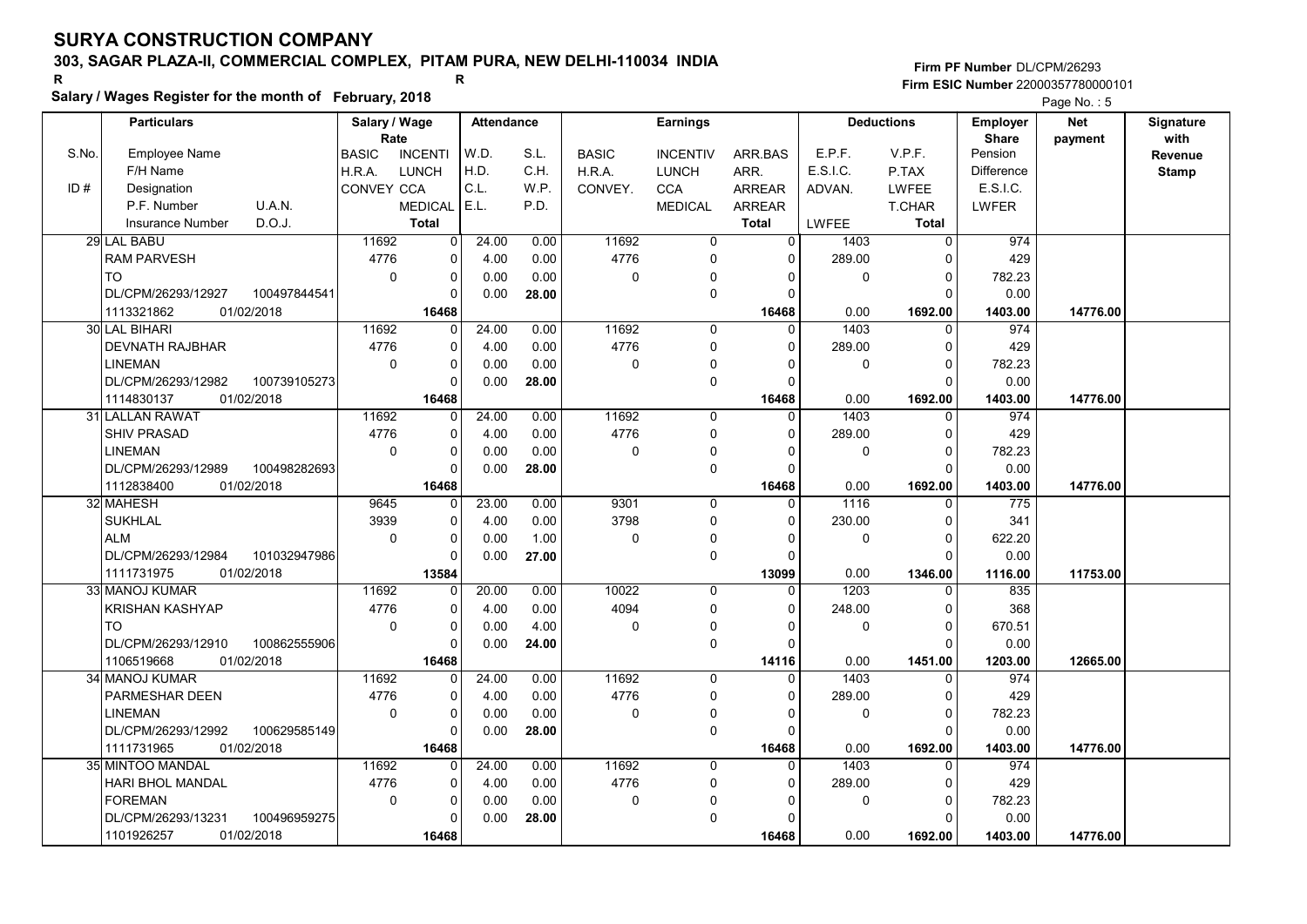# 303, SAGAR PLAZA-II, COMMERCIAL COMPLEX, PITAM PURA, NEW DELHI-110034 INDIA

### Salary / Wages Register for the month of February, 2018

|       | Salary / wages Register for the month of February, 2018 |               |                |                   |       |              |                 |                | Page No.: 6 |                   |                 |            |              |
|-------|---------------------------------------------------------|---------------|----------------|-------------------|-------|--------------|-----------------|----------------|-------------|-------------------|-----------------|------------|--------------|
|       | <b>Particulars</b>                                      | Salary / Wage |                | <b>Attendance</b> |       |              | <b>Earnings</b> |                |             | <b>Deductions</b> | <b>Employer</b> | <b>Net</b> | Signature    |
|       |                                                         | Rate          |                |                   |       |              |                 |                |             |                   | <b>Share</b>    | payment    | with         |
| S.No. | Employee Name                                           | <b>BASIC</b>  | <b>INCENTI</b> | W.D.              | S.L.  | <b>BASIC</b> | <b>INCENTIV</b> | ARR BAS        | E.P.F.      | V.P.F.            | Pension         |            | Revenue      |
|       | F/H Name                                                | H.R.A.        | <b>LUNCH</b>   | H.D.              | C.H.  | H.R.A.       | <b>LUNCH</b>    | ARR.           | E.S.I.C.    | P.TAX             | Difference      |            | <b>Stamp</b> |
| ID#   | Designation                                             | CONVEY CCA    |                | C.L.              | W.P.  | CONVEY.      | <b>CCA</b>      | <b>ARREAR</b>  | ADVAN.      | <b>LWFEE</b>      | E.S.I.C.        |            |              |
|       | U.A.N.<br>P.F. Number                                   |               | <b>MEDICAL</b> | E.L.              | P.D.  |              | <b>MEDICAL</b>  | <b>ARREAR</b>  |             | <b>T.CHAR</b>     | <b>LWFER</b>    |            |              |
|       | D.O.J.<br><b>Insurance Number</b>                       |               | <b>Total</b>   |                   |       |              |                 | <b>Total</b>   | LWFEE       | <b>Total</b>      |                 |            |              |
|       | 36 MOHAN LAL                                            | 9645          | $\overline{0}$ | 20.00             | 0.00  | 8267         | $\overline{0}$  | $\overline{0}$ | 992         | $\overline{0}$    | 689             |            |              |
|       | <b>RUP RAM</b>                                          | 3939          | 0              | 4.00              | 0.00  | 3376         | $\mathbf 0$     | $\Omega$       | 204.00      | $\Omega$          | 303             |            |              |
|       | <b>ALM</b>                                              | $\mathbf 0$   | 0              | 0.00              | 4.00  | 0            | $\Omega$        | $\Omega$       | 0           | $\Omega$          | 553.04          |            |              |
|       | DL/CPM/26293/13055<br>100866918114                      |               | $\Omega$       | 0.00              | 24.00 |              | $\Omega$        | $\Omega$       |             | $\Omega$          | 0.00            |            |              |
|       | 1111976054<br>01/02/2018                                |               | 13584          |                   |       |              |                 | 11643          | 0.00        | 1196.00           | 992.00          | 10447.00   |              |
|       | <b>37 MOHAN LAL</b>                                     | 11692         | $\Omega$       | 24.00             | 0.00  | 11692        | 0               | $\Omega$       | 1403        | $\Omega$          | 974             |            |              |
|       | <b>NANNU RAM</b>                                        | 4776          | 0              | 4.00              | 0.00  | 4776         | $\Omega$        | $\Omega$       | 289.00      | $\Omega$          | 429             |            |              |
|       | <b>TO</b>                                               | $\mathbf 0$   | 0              | 0.00              | 0.00  | 0            | 0               | $\Omega$       | 0           | $\Omega$          | 782.23          |            |              |
|       | DL/CPM/26293/12931<br>100497540708                      |               | $\Omega$       | 0.00              | 28.00 |              | $\mathbf 0$     | $\Omega$       |             | $\Omega$          | 0.00            |            |              |
|       | 1111885571<br>01/02/2018                                |               | 16468          |                   |       |              |                 | 16468          | 0.00        | 1692.00           | 1403.00         | 14776.00   |              |
|       | <b>38 MOHAN LAL YADAV</b>                               | 9645          | $\Omega$       | 24.00             | 0.00  | 9645         | $\mathbf 0$     | $\mathbf{0}$   | 1157        | $\Omega$          | 803             |            |              |
|       | <b>BOKU YADAV</b>                                       | 3939          | $\Omega$       | 4.00              | 0.00  | 3939         | $\mathbf 0$     | $\Omega$       | 238.00      | $\Omega$          | 354             |            |              |
|       | <b>ALM</b>                                              | $\mathbf 0$   | 0              | 0.00              | 0.00  | 0            | 0               | $\Omega$       | 0           | $\Omega$          | 645.24          |            |              |
|       | DL/CPM/26293/12950<br>100229746647                      |               | $\Omega$       | 0.00              | 28.00 |              | $\mathbf 0$     | $\Omega$       |             | $\Omega$          | 0.00            |            |              |
|       | 01/02/2018<br>2205495730                                |               | 13584          |                   |       |              |                 | 13584          | 0.00        | 1395.00           | 1157.00         | 12189.00   |              |
|       | <b>39 MOHIT KUMAR</b>                                   | 12780         | 0              | 24.00             | 0.00  | 12780        | $\mathbf 0$     | $\Omega$       | 1534        | $\Omega$          | 1065            |            |              |
|       | RADHEY SHYAM                                            | 5220          | $\Omega$       | 4.00              | 0.00  | 5220         | $\mathbf 0$     | 0              | 315.00      | $\Omega$          | 469             |            |              |
|       | <b>SUPERVISOR</b>                                       | $\mathbf 0$   | 0              | 0.00              | 0.00  | $\mathbf 0$  | $\Omega$        | $\Omega$       | 0           | $\mathbf 0$       | 855.00          |            |              |
|       | DL/CPM/26293/13076<br>100977783580                      |               | $\Omega$       | 0.00              | 28.00 |              | $\mathbf 0$     | 0              |             | $\Omega$          | 0.00            |            |              |
|       | 2015923218<br>01/02/2018                                |               | 18000          |                   |       |              |                 | 18000          | 0.00        | 1849.00           | 1534.00         | 16151.00   |              |
|       | 40 MUKESH KUMAR                                         | 11692         | $\overline{0}$ | 24.00             | 0.00  | 11692        | $\mathbf 0$     | $\mathbf 0$    | 1403        | $\mathbf 0$       | 974             |            |              |
|       | <b>SHALIGRAM MANDAL</b>                                 | 4776          | 0              | 4.00              | 0.00  | 4776         | $\mathbf 0$     | $\Omega$       | 289.00      | $\Omega$          | 429             |            |              |
|       | <b>LINEMAN</b>                                          | $\Omega$      | $\Omega$       | 0.00              | 0.00  | 0            | $\mathbf 0$     | $\Omega$       | $\Omega$    | $\Omega$          | 782.23          |            |              |
|       | DL/CPM/26293/12941<br>100498244623                      |               | 0              | 0.00              | 28.00 |              | $\mathbf 0$     | $\Omega$       |             | $\Omega$          | 0.00            |            |              |
|       | 2213801428<br>01/02/2018                                |               | 16468          |                   |       |              |                 | 16468          | 0.00        | 1692.00           | 1403.00         | 14776.00   |              |
|       | 41 MUNENDER                                             | 11692         | U              | 24.00             | 0.00  | 11692        | $\Omega$        | $\Omega$       | 1403        | $\Omega$          | 974             |            |              |
|       | <b>MAHESH</b>                                           | 4776          | $\Omega$       | 4.00              | 0.00  | 4776         | $\mathbf 0$     | $\Omega$       | 289.00      | $\Omega$          | 429             |            |              |
|       | <b>LINEMAN</b>                                          | $\mathbf 0$   | $\Omega$       | 0.00              | 0.00  | 0            | $\mathbf 0$     | $\Omega$       | 0           | $\Omega$          | 782.23          |            |              |
|       | DL/CPM/26293/13014<br>100791522746                      |               | $\Omega$       | 0.00              | 28.00 |              | $\mathbf 0$     | $\Omega$       |             | $\Omega$          | 0.00            |            |              |
|       | 1114865721<br>01/02/2018                                |               | 16468          |                   |       |              |                 | 16468          | 0.00        | 1692.00           | 1403.00         | 14776.00   |              |
|       | 42 MUNISH KUMAR SAXENA                                  | 19880         | U              | 24.00             | 0.00  | 19880        | $\Omega$        | $\Omega$       | $\Omega$    | $\Omega$          | $\Omega$        |            |              |
|       | SATISH KUMAR SAXENA                                     | 8120          | 0              | 4.00              | 0.00  | 8120         | $\mathbf 0$     | 0              | 0.00        | 0                 | $\mathbf 0$     |            |              |
|       | <b>SUPERVISOR</b>                                       | $\mathbf 0$   | 0              | 0.00              | 0.00  | 0            | $\Omega$        | $\Omega$       | 0           | $\Omega$          | 0.00            |            |              |
|       |                                                         |               | U              | 0.00              | 28.00 |              | $\Omega$        | $\Omega$       |             | $\Omega$          | 0.00            |            |              |
|       | <b>EXEMPTED</b><br>01/02/2018                           |               | 28000          |                   |       |              |                 | 28000          | 0.00        | 0.00              | 0.00            | 28000.00   |              |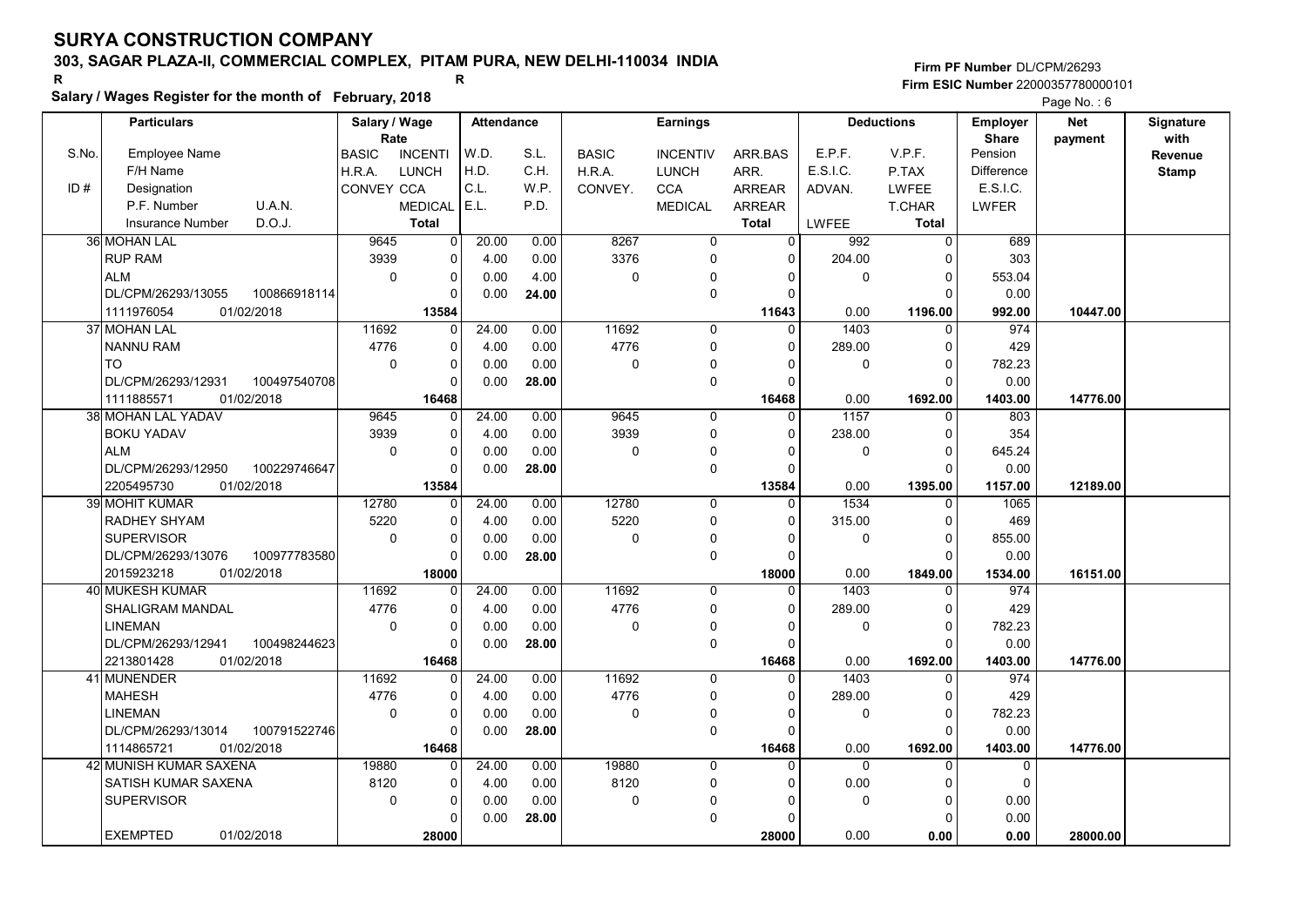# 303, SAGAR PLAZA-II, COMMERCIAL COMPLEX, PITAM PURA, NEW DELHI-110034 INDIA

### Salary / Wages Register for the month of February, 2018

|       | Salary / wages Register for the month of February, 2018 |                                |                |                   |              |                 |                |          |                   |                   | Page No.: 7 |              |
|-------|---------------------------------------------------------|--------------------------------|----------------|-------------------|--------------|-----------------|----------------|----------|-------------------|-------------------|-------------|--------------|
|       | <b>Particulars</b>                                      | Salary / Wage                  |                | <b>Attendance</b> |              | <b>Earnings</b> |                |          | <b>Deductions</b> | <b>Employer</b>   | Net         | Signature    |
|       |                                                         | Rate                           |                |                   |              |                 |                |          |                   | <b>Share</b>      | payment     | with         |
| S.No. | <b>Employee Name</b>                                    | <b>BASIC</b><br><b>INCENTI</b> | W.D.           | S.L.              | <b>BASIC</b> | <b>INCENTIV</b> | ARR BAS        | E.P.F.   | V.P.F.            | Pension           |             | Revenue      |
|       | F/H Name                                                | <b>LUNCH</b><br>H.R.A.         | H.D.           | C.H.              | H.R.A.       | <b>LUNCH</b>    | ARR.           | E.S.I.C. | P.TAX             | <b>Difference</b> |             | <b>Stamp</b> |
| ID#   | Designation                                             | CONVEY CCA                     | C.L.           | W.P.              | CONVEY.      | <b>CCA</b>      | <b>ARREAR</b>  | ADVAN.   | <b>LWFEE</b>      | E.S.I.C.          |             |              |
|       | U.A.N.<br>P.F. Number                                   | <b>MEDICAL</b>                 | E.L.           | P.D.              |              | <b>MEDICAL</b>  | <b>ARREAR</b>  |          | <b>T.CHAR</b>     | <b>LWFER</b>      |             |              |
|       | D.O.J.<br><b>Insurance Number</b>                       | <b>Total</b>                   |                |                   |              |                 | <b>Total</b>   | LWFEE    | <b>Total</b>      |                   |             |              |
|       | <b>43 NARESH KUMAR</b>                                  | 9645                           | 0              | 10.00<br>0.00     | 4134         | $\overline{0}$  | $\overline{0}$ | 496      | $\overline{0}$    | 344               |             |              |
|       | <b>CHUNNI LAL</b>                                       | 3939                           | 0              | 0.00<br>2.00      | 1688         | $\mathbf 0$     | $\Omega$       | 102.00   | $\Omega$          | 152               |             |              |
|       | <b>ALM</b>                                              | $\mathbf 0$                    | 0              | 0.00<br>16.00     | 0            | $\mathbf 0$     | 0              | 0        | $\mathbf 0$       | 276.55            |             |              |
|       | 100496735458<br>DL/CPM/26293/12952                      |                                | $\Omega$       | 0.00<br>12.00     |              | $\mathbf 0$     | $\Omega$       |          | $\Omega$          | 0.00              |             |              |
|       | 2213605662<br>01/02/2018                                | 13584                          |                |                   |              |                 | 5822           | 0.00     | 598.00            | 496.00            | 5224.00     |              |
|       | 44 NATHU SINGH                                          | 11692                          | 0              | 22.00<br>0.00     | 10857        | $\mathbf 0$     | $\Omega$       | 1303     | $\Omega$          | 904               |             |              |
|       | <b>KANHAIYA</b>                                         | 4776                           | 0              | 4.00<br>0.00      | 4435         | $\mathbf 0$     | $\Omega$       | 268.00   | $\Omega$          | 399               |             |              |
|       | <b>LINEMAN</b>                                          | $\Omega$                       | 0              | 0.00<br>2.00      | $\Omega$     | $\mathbf 0$     | $\Omega$       | 0        | $\Omega$          | 726.37            |             |              |
|       | DL/CPM/26293/12996<br>100862254661                      |                                | $\overline{0}$ | 0.00<br>26.00     |              | $\pmb{0}$       | $\Omega$       |          | $\Omega$          | 0.00              |             |              |
|       | 1112917153<br>01/02/2018                                | 16468                          |                |                   |              |                 | 15292          | 0.00     | 1571.00           | 1303.00           | 13721.00    |              |
|       | 45 OM PRAKASH                                           | 11692                          | 0              | 20.00<br>0.00     | 10022        | $\mathbf 0$     | 0              | 1203     | $\Omega$          | 835               |             |              |
|       | <b>MANGAT LAL</b>                                       | 4776                           | 0              | 4.00<br>0.00      | 4094         | 0               | $\Omega$       | 248.00   | $\Omega$          | 368               |             |              |
|       | <b>LINEMAN</b>                                          | $\Omega$                       | 0              | 0.00<br>4.00      | $\mathbf 0$  | 0               | 0              | 0        | $\Omega$          | 670.51            |             |              |
|       | 100497378456<br>DL/CPM/26293/13070                      |                                | 0              | 0.00<br>24.00     |              | $\mathbf 0$     | $\Omega$       |          | $\Omega$          | 0.00              |             |              |
|       | 01/02/2018<br>2213605651                                | 16468                          |                |                   |              |                 | 14116          | 0.00     | 1451.00           | 1203.00           | 12665.00    |              |
|       | 46 PANKAJ                                               | 11692                          | 0              | 20.00<br>0.00     | 9604         | $\mathbf 0$     | $\Omega$       | 1152     | $\Omega$          | 800               |             |              |
|       | <b>BANSIDHAR</b>                                        | 4776                           | 0              | 3.00<br>0.00      | 3923         | $\mathbf 0$     | $\Omega$       | 237.00   | $\Omega$          | 352               |             |              |
|       | LINEMAN                                                 | $\mathbf 0$                    | 0              | 5.00<br>0.00      | $\mathbf 0$  | $\Omega$        | 0              | 0        | $\Omega$          | 642.53            |             |              |
|       | DL/CPM/26293/<br>100627990630                           |                                | $\Omega$       | 23.00<br>0.00     |              | $\mathbf 0$     | $\Omega$       |          | $\Omega$          | 0.00              |             |              |
|       | 1013614714<br>01/02/2018                                | 16468                          |                |                   |              |                 | 13527          | 0.00     | 1389.00           | 1152.00           | 12138.00    |              |
|       | 47 PAPPU RAJBHAR                                        | 9645                           | $\Omega$       | 24.00<br>0.00     | 9645         | $\mathbf 0$     | $\Omega$       | 1157     | $\Omega$          | 803               |             |              |
|       | <b>BANBALI RAJBHAR</b>                                  | 3939                           | 0              | 4.00<br>0.00      | 3939         | $\mathbf 0$     | $\Omega$       | 238.00   | $\Omega$          | 354               |             |              |
|       | <b>ALM</b>                                              | $\mathbf 0$                    | 0              | 0.00<br>0.00      | $\mathbf 0$  | $\mathbf 0$     | $\Omega$       | 0        | $\Omega$          | 645.24            |             |              |
|       | DL/CPM/26293/13075<br>100739033790                      |                                | 0              | 0.00<br>28.00     |              | $\mathbf 0$     | $\Omega$       |          | ſ                 | 0.00              |             |              |
|       | 1114831261<br>01/02/2018                                | 13584                          |                |                   |              |                 | 13584          | 0.00     | 1395.00           | 1157.00           | 12189.00    |              |
|       | 48 RADHEY SHYAM                                         | 9645                           | 0              | 24.00<br>0.00     | 9645         | 0               | $\Omega$       | 1157     | $\Omega$          | 803               |             |              |
|       | <b>TULSI</b>                                            | 3939                           | $\overline{0}$ | 4.00<br>0.00      | 3939         | $\mathbf 0$     | $\Omega$       | 238.00   | $\Omega$          | 354               |             |              |
|       | <b>ALM</b>                                              | $\Omega$                       | 0              | 0.00<br>0.00      | $\mathbf 0$  | $\mathbf 0$     | $\Omega$       | 0        | $\Omega$          | 645.24            |             |              |
|       | 100869365742<br>DL/CPM/26293/12921                      |                                | 0              | 0.00<br>28.00     |              | $\mathbf 0$     | $\Omega$       |          | $\Omega$          | 0.00              |             |              |
|       | 1111731973<br>01/02/2018                                | 13584                          |                |                   |              |                 | 13584          | 0.00     | 1395.00           | 1157.00           | 12189.00    |              |
|       | 49 RAHUL                                                | 11692                          | $\Omega$       | 24.00<br>0.00     | 11692        | $\mathbf 0$     | 0              | 1403     | $\Omega$          | 974               |             |              |
|       | OMAKAR                                                  | 4776                           | 0              | 4.00<br>0.00      | 4776         | 0               | $\Omega$       | 289.00   | $\Omega$          | 429               |             |              |
|       | TO                                                      | $\mathbf 0$                    | 0              | 0.00<br>0.00      | $\mathbf 0$  | $\Omega$        | O              | 0        | $\Omega$          | 782.23            |             |              |
|       | DL/CPM/26293/12976<br>100497606303                      |                                | $\overline{0}$ | 0.00<br>28.00     |              | $\mathbf 0$     | $\Omega$       |          | $\Omega$          | 0.00              |             |              |
|       | 01/02/2018<br>2213778666                                | 16468                          |                |                   |              |                 | 16468          | 0.00     | 1692.00           | 1403.00           | 14776.00    |              |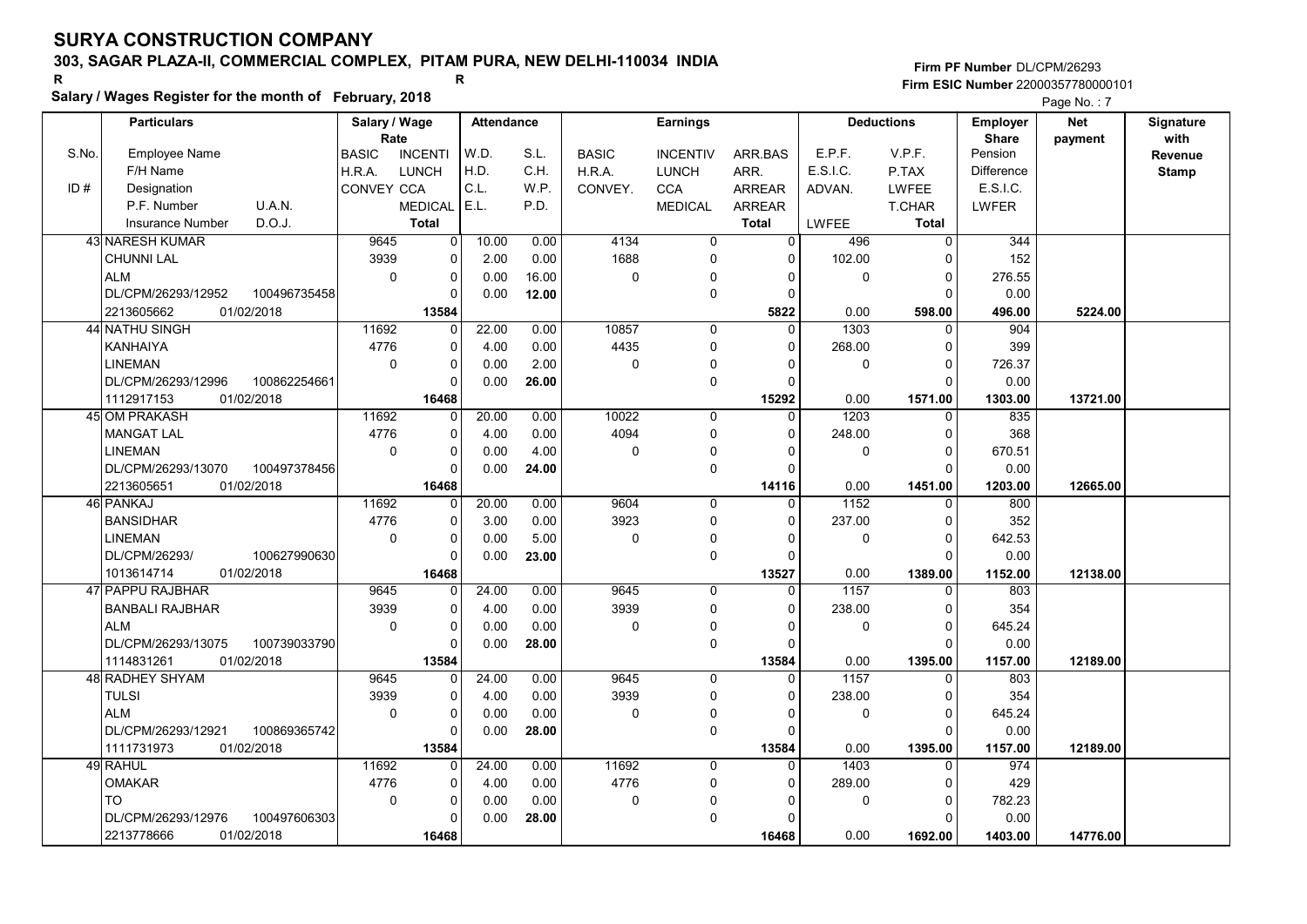# 303, SAGAR PLAZA-II, COMMERCIAL COMPLEX, PITAM PURA, NEW DELHI-110034 INDIA

### Salary / Wages Register for the month of February, 2018

|       | Salary / wages Register for the month of February, 2018 |                                |                |                   |              |                 |                |                  |                   | Page No.: 8       |            |              |
|-------|---------------------------------------------------------|--------------------------------|----------------|-------------------|--------------|-----------------|----------------|------------------|-------------------|-------------------|------------|--------------|
|       | <b>Particulars</b>                                      | Salary / Wage                  |                | <b>Attendance</b> |              | <b>Earnings</b> |                |                  | <b>Deductions</b> | <b>Employer</b>   | <b>Net</b> | Signature    |
|       |                                                         | Rate                           |                |                   |              |                 |                |                  |                   | <b>Share</b>      | payment    | with         |
| S.No. | <b>Employee Name</b>                                    | <b>BASIC</b><br><b>INCENTI</b> | W.D.           | S.L.              | <b>BASIC</b> | <b>INCENTIV</b> | ARR BAS        | E.P.F.           | V.P.F.            | Pension           |            | Revenue      |
|       | F/H Name                                                | <b>LUNCH</b><br>H.R.A.         | H.D.           | C.H.              | H.R.A.       | <b>LUNCH</b>    | ARR.           | E.S.I.C.         | P.TAX             | <b>Difference</b> |            | <b>Stamp</b> |
| ID#   | Designation                                             | CONVEY CCA                     | C.L.           | W.P.              | CONVEY.      | <b>CCA</b>      | <b>ARREAR</b>  | ADVAN.           | LWFEE             | E.S.I.C.          |            |              |
|       | U.A.N.<br>P.F. Number                                   | <b>MEDICAL</b>                 | E.L.           | P.D.              |              | <b>MEDICAL</b>  | <b>ARREAR</b>  |                  | <b>T.CHAR</b>     | <b>LWFER</b>      |            |              |
|       | D.O.J.<br><b>Insurance Number</b>                       | <b>Total</b>                   |                |                   |              |                 | <b>Total</b>   | LWFEE            | <b>Total</b>      |                   |            |              |
|       | 50 RAJ KUMAR DAS                                        | 11692                          | $\overline{0}$ | 24.00<br>0.00     | 11692        | $\overline{0}$  | $\overline{0}$ | 1403             | $\overline{0}$    | 974               |            |              |
|       | <b>KISHORI DAS</b>                                      | 4776                           | $\Omega$       | 0.00<br>4.00      | 4776         | $\mathbf 0$     | $\Omega$       | 289.00           | $\Omega$          | 429               |            |              |
|       | <b>LINEMAN</b>                                          | $\pmb{0}$                      | 0              | 0.00<br>0.00      | 0            | $\mathbf{0}$    | $\Omega$       | 0                | $\mathbf 0$       | 782.23            |            |              |
|       | DL/CPM/26293/13050<br>100628874360                      |                                | $\Omega$       | 0.00<br>28.00     |              | $\mathbf 0$     | $\Omega$       |                  | $\Omega$          | 0.00              |            |              |
|       | 1111732069<br>01/02/2018                                | 16468                          |                |                   |              |                 | 16468          | 0.00             | 1692.00           | 1403.00           | 14776.00   |              |
|       | 51 RAJ PAL                                              | 9645                           | $\Omega$       | 24.00<br>0.00     | 9645         | 0               | $\Omega$       | 1157             | $\Omega$          | 803               |            |              |
|       | <b>RAM SANJIWAN</b>                                     | 3939                           | 0              | 4.00<br>0.00      | 3939         | $\mathbf 0$     | $\Omega$       | 238.00           | $\Omega$          | 354               |            |              |
|       | <b>ALM</b>                                              | $\Omega$                       | $\Omega$       | 0.00<br>0.00      | 0            | 0               | $\Omega$       | 0                | $\Omega$          | 645.24            |            |              |
|       | DL/CPM/26293/13057<br>100866274959                      |                                | $\Omega$       | 0.00<br>28.00     |              | $\pmb{0}$       | $\Omega$       |                  | $\Omega$          | 0.00              |            |              |
|       | 2213728485<br>01/02/2018                                | 13584                          |                |                   |              |                 | 13584          | 0.00             | 1395.00           | 1157.00           | 12189.00   |              |
|       | 52 RAJAN MAJHI                                          | 11692                          | 0              | 24.00<br>0.00     | 11692        | $\mathbf 0$     | $\mathbf 0$    | 1403             | $\mathbf 0$       | 974               |            |              |
|       | <b>MAHENDER MAJHI</b>                                   | 4776                           | 0              | 4.00<br>0.00      | 4776         | $\mathbf 0$     | $\Omega$       | 289.00           | $\mathbf 0$       | 429               |            |              |
|       | <b>LINEMAN</b>                                          | $\mathbf 0$                    | $\Omega$       | 0.00<br>0.00      | 0            | 0               | $\Omega$       | 0                | $\Omega$          | 782.23            |            |              |
|       | 100497360842<br>DL/CPM/26293/12847                      |                                | 0              | 0.00<br>28.00     |              | $\mathbf 0$     | $\Omega$       |                  | $\Omega$          | 0.00              |            |              |
|       | 1111686103<br>01/02/2018                                | 16468                          |                |                   |              |                 | 16468          | 0.00             | 1692.00           | 1403.00           | 14776.00   |              |
|       | 53 RAJESH GAUTAM                                        | 11692                          | 0              | 24.00<br>0.00     | 11692        | $\Omega$        | $\Omega$       | 1403             | $\Omega$          | 974               |            |              |
|       | JAI PRAKASH                                             | 4776                           | 0              | 4.00<br>0.00      | 4776         | 0               | $\Omega$       | 289.00           | $\Omega$          | 429               |            |              |
|       | <b>LINEMAN</b>                                          | $\mathbf 0$                    | 0              | 0.00<br>0.00      | 0            | $\mathbf{0}$    | $\Omega$       | 0                | $\overline{0}$    | 782.23            |            |              |
|       | DL/CPM/26293/12986<br>101101708951                      |                                | $\Omega$       | 0.00<br>28.00     |              | $\mathbf 0$     | $\Omega$       |                  | $\Omega$          | 0.00              |            |              |
|       | 1115081333<br>01/02/2018                                | 16468                          |                |                   |              |                 | 16468          | 0.00             | 1692.00           | 1403.00           | 14776.00   |              |
|       | 54 RAJESH KUMAR                                         | 11692                          | $\Omega$       | 16.00<br>0.00     | 7934         | $\mathbf 0$     | $\Omega$       | $\overline{952}$ | $\mathbf{0}$      | 661               |            |              |
|       | <b>AMRIT LAL</b>                                        | 4776                           | 0              | 0.00<br>3.00      | 3241         | $\mathbf 0$     | $\Omega$       | 196.00           | $\Omega$          | 291               |            |              |
|       | <b>LINEMAN</b>                                          | $\mathbf 0$                    | 0              | 0.00<br>9.00      | 0            | 0               | $\Omega$       | 0                | $\Omega$          | 530.81            |            |              |
|       | DL/CPM/26293/12943<br>100496440196                      |                                | $\Omega$       | 0.00<br>19.00     |              | $\mathbf 0$     | $\Omega$       |                  | $\Omega$          | 0.00              |            |              |
|       | 2213623407<br>01/02/2018                                | 16468                          |                |                   |              |                 | 11175          | 0.00             | 1148.00           | 952.00            | 10027.00   |              |
|       | 55 RAJNISH                                              | 11692                          | 0              | 17.00<br>0.00     | 8351         | 0               | $\Omega$       | 1002             | $\Omega$          | 696               |            |              |
|       | <b>MAHENDRA PAL</b>                                     | 4776                           | 0              | 3.00<br>0.00      | 3411         | $\mathbf 0$     | $\Omega$       | 206.00           | $\Omega$          | 306               |            |              |
|       | <b>LINEMAN</b>                                          | $\Omega$                       | $\Omega$       | 8.00<br>0.00      | 0            | 0               | $\Omega$       | 0                | $\mathbf 0$       | 558.70            |            |              |
|       | 101094532032<br>DL/CPM/26293/12985                      |                                | $\Omega$       | 0.00<br>20.00     |              | $\mathbf 0$     | $\Omega$       |                  | $\Omega$          | 0.00              |            |              |
|       | 1115065911<br>01/02/2018                                | 16468                          |                |                   |              |                 | 11762          | 0.00             | 1208.00           | 1002.00           | 10554.00   |              |
|       | 56 RAJU                                                 | 11692                          | 0              | 21.00<br>0.00     | 10022        | $\mathbf 0$     | 0              | 1203             | $\Omega$          | 835               |            |              |
|       | <b>HIRA SINGH</b>                                       | 4776                           | 0              | 3.00<br>0.00      | 4094         | $\mathbf 0$     | 0              | 248.00           | 0                 | 368               |            |              |
|       | <b>LINEMAN</b>                                          | $\mathbf 0$                    | 0              | 4.00<br>0.00      | $\Omega$     | $\mathbf{0}$    | O              | 0                | $\overline{0}$    | 670.51            |            |              |
|       | DL/CPM/26293/13054<br>100572731033                      |                                | U              | 0.00<br>24.00     |              | $\mathbf 0$     | $\Omega$       |                  | $\Omega$          | 0.00              |            |              |
|       | 2213477210<br>01/02/2018                                | 16468                          |                |                   |              |                 | 14116          | 0.00             | 1451.00           | 1203.00           | 12665.00   |              |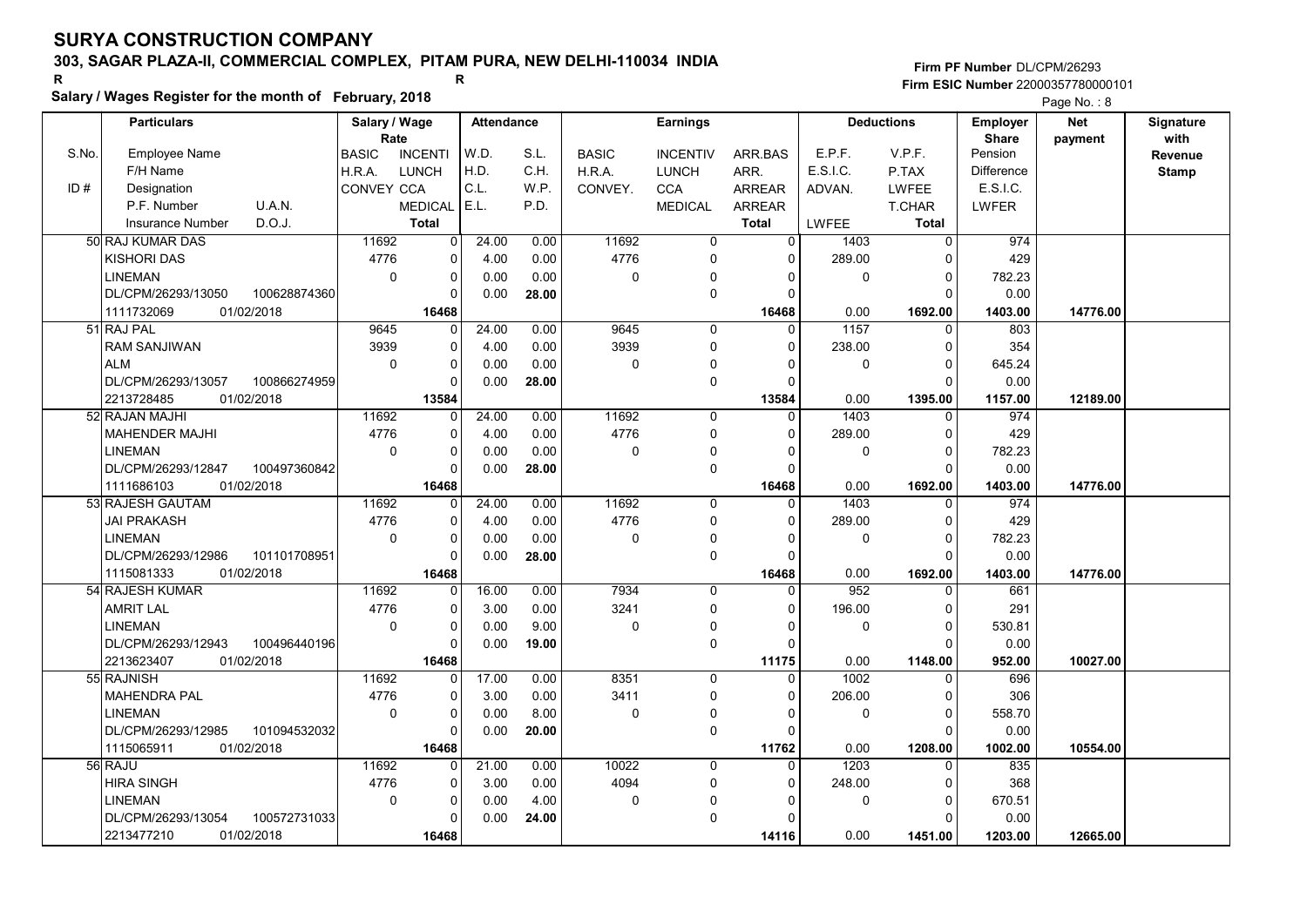# 303, SAGAR PLAZA-II, COMMERCIAL COMPLEX, PITAM PURA, NEW DELHI-110034 INDIA

### Salary / Wages Register for the month of February, 2018

|       | Salary / wages Register for the month of February, 2018 |                        |                |                   |       |              |                 |                |          | Page No.: 9       |                 |            |              |
|-------|---------------------------------------------------------|------------------------|----------------|-------------------|-------|--------------|-----------------|----------------|----------|-------------------|-----------------|------------|--------------|
|       | <b>Particulars</b>                                      | Salary / Wage          |                | <b>Attendance</b> |       |              | <b>Earnings</b> |                |          | <b>Deductions</b> | <b>Employer</b> | <b>Net</b> | Signature    |
|       |                                                         | Rate                   |                |                   |       |              |                 |                |          |                   | <b>Share</b>    | payment    | with         |
| S.No. | <b>Employee Name</b>                                    | <b>BASIC</b>           | <b>INCENTI</b> | W.D.              | S.L.  | <b>BASIC</b> | <b>INCENTIV</b> | ARR BAS        | E.P.F.   | V.P.F.            | Pension         |            | Revenue      |
|       | F/H Name                                                | H.R.A.<br><b>LUNCH</b> |                | H.D.              | C.H.  | H.R.A.       | <b>LUNCH</b>    | ARR.           | E.S.I.C. | P.TAX             | Difference      |            | <b>Stamp</b> |
| ID#   | Designation                                             | CONVEY CCA             |                | C.L.              | W.P.  | CONVEY.      | <b>CCA</b>      | <b>ARREAR</b>  | ADVAN.   | <b>LWFEE</b>      | E.S.I.C.        |            |              |
|       | U.A.N.<br>P.F. Number                                   |                        | <b>MEDICAL</b> | E.L.              | P.D.  |              | <b>MEDICAL</b>  | <b>ARREAR</b>  |          | <b>T.CHAR</b>     | <b>LWFER</b>    |            |              |
|       | D.O.J.<br><b>Insurance Number</b>                       |                        | <b>Total</b>   |                   |       |              |                 | <b>Total</b>   | LWFEE    | <b>Total</b>      |                 |            |              |
|       | 57 RAKESH KUMAR                                         | 9645                   | $\overline{0}$ | 24.00             | 0.00  | 9645         | $\overline{0}$  | $\overline{0}$ | 1157     | $\overline{0}$    | 803             |            |              |
|       | LOCHAN PRASAD                                           | 3939                   | 0              | 4.00              | 0.00  | 3939         | $\mathbf 0$     | $\Omega$       | 238.00   | ∩                 | 354             |            |              |
|       | <b>ALM</b>                                              | $\mathbf 0$            | 0              | 0.00              | 0.00  | 0            | $\Omega$        | 0              | 0        | $\Omega$          | 645.24          |            |              |
|       | DL/CPM/26293/12964<br>100863114437                      |                        | $\Omega$       | 0.00              | 28.00 |              | $\mathbf 0$     | $\Omega$       |          | $\Omega$          | 0.00            |            |              |
|       | 1111731987<br>01/02/2018                                |                        | 13584          |                   |       |              |                 | 13584          | 0.00     | 1395.00           | 1157.00         | 12189.00   |              |
|       | 58 RAM DULARE                                           | 11692                  | 0              | 22.00             | 0.00  | 10857        | $\mathbf 0$     | $\Omega$       | 1303     | $\Omega$          | 904             |            |              |
|       | <b>ANANTU</b>                                           | 4776                   | 0              | 4.00              | 0.00  | 4435         | $\Omega$        | $\Omega$       | 268.00   | $\Omega$          | 399             |            |              |
|       | <b>LINEMAN</b>                                          | $\mathbf 0$            | 0              | 0.00              | 2.00  | 0            | $\mathbf 0$     | O              | 0        | $\Omega$          | 726.37          |            |              |
|       | DL/CPM/26293/12998<br>100627805597                      |                        | $\Omega$       | 0.00              | 26.00 |              | $\mathbf 0$     | $\Omega$       |          | $\Omega$          | 0.00            |            |              |
|       | 2213613642<br>01/02/2018                                |                        | 16468          |                   |       |              |                 | 15292          | 0.00     | 1571.00           | 1303.00         | 13721.00   |              |
|       | 59 RAM NARAYAN                                          | 9645                   | 0              | 4.00              | 0.00  | 1378         | $\mathbf 0$     | $\Omega$       | 165      | $\Omega$          | 115             |            |              |
|       | <b>SAHDEV</b>                                           | 3939                   | 0              | 0.00              | 0.00  | 563          | $\mathbf 0$     | $\Omega$       | 34.00    | $\Omega$          | 50              |            |              |
|       | <b>ALM</b>                                              | $\mathbf 0$            | 0              | 0.00              | 24.00 | $\mathbf 0$  | 0               | $\Omega$       | 0        | $\Omega$          | 92.20           |            |              |
|       | DL/CPM/26293/12965<br>100867223509                      |                        | 0              | 0.00              | 4.00  |              | $\mathbf 0$     | $\Omega$       |          | O                 | 0.00            |            |              |
|       | 1111731949<br>01/02/2018                                |                        | 13584          |                   |       |              |                 | 1941           | 0.00     | 199.00            | 165.00          | 1742.00    |              |
|       | 60 RAM PRAVESH                                          | 11692                  | 0              | 22.00             | 0.00  | 10857        | $\mathbf 0$     | $\Omega$       | 1303     | $\Omega$          | 904             |            |              |
|       | DHIRAJ PRASAD                                           | 4776                   | 0              | 4.00              | 0.00  | 4435         | $\mathbf 0$     | $\Omega$       | 268.00   | $\Omega$          | 399             |            |              |
|       | <b>LINEMAN</b>                                          | $\mathbf 0$            | 0              | 0.00              | 2.00  | 0            | $\Omega$        | O              | 0        | $\Omega$          | 726.37          |            |              |
|       | DL/CPM/26293/<br>100885561586                           |                        | 0              | 0.00              | 26.00 |              | $\mathbf 0$     | $\Omega$       |          | $\Omega$          | 0.00            |            |              |
|       | 2211620765<br>01/02/2018                                |                        | 16468          |                   |       |              |                 | 15292          | 0.00     | 1571.00           | 1303.00         | 13721.00   |              |
|       | 61 RAM PRAVESH                                          | 9645                   | 0              | 24.00             | 0.00  | 9645         | 0               | $\mathbf 0$    | 1157     | $\mathbf 0$       | 803             |            |              |
|       | JAGDISH MAHTO                                           | 3939                   | 0              | 4.00              | 0.00  | 3939         | $\mathbf 0$     | $\Omega$       | 238.00   | $\Omega$          | 354             |            |              |
|       | <b>ALM</b>                                              | $\Omega$               | 0              | 0.00              | 0.00  | 0            | $\mathbf 0$     | $\Omega$       | 0        | $\Omega$          | 645.24          |            |              |
|       | DL/CPM/26293/13010<br>100861641539                      |                        | 0              | 0.00              | 28.00 |              | $\mathbf 0$     | $\Omega$       |          | O                 | 0.00            |            |              |
|       | 1111885570<br>01/02/2018                                |                        | 13584          |                   |       |              |                 | 13584          | 0.00     | 1395.00           | 1157.00         | 12189.00   |              |
|       | 62 RAMANKUMAR                                           | 11692                  | 0              | 24.00             | 0.00  | 11692        | $\Omega$        | $\Omega$       | 1403     | $\Omega$          | 974             |            |              |
|       | JUGAL RAI MANDAL                                        | 4776                   | 0              | 4.00              | 0.00  | 4776         | $\mathbf 0$     | $\Omega$       | 289.00   | $\Omega$          | 429             |            |              |
|       | LINEMAN                                                 | $\mathbf 0$            | 0              | 0.00              | 0.00  | 0            | 0               | O              | 0        | $\Omega$          | 782.23          |            |              |
|       | DL/CPM/26293/12944<br>100497097892                      |                        | 0              | 0.00              | 28.00 |              | $\mathbf 0$     | $\Omega$       |          | $\Omega$          | 0.00            |            |              |
|       | 2213743424<br>01/02/2018                                |                        | 16468          |                   |       |              |                 | 16468          | 0.00     | 1692.00           | 1403.00         | 14776.00   |              |
|       | 63 RAMESH CHAND                                         | 9645                   | $\Omega$       | 24.00             | 0.00  | 9645         | $\Omega$        | $\Omega$       | 1157     | $\Omega$          | 803             |            |              |
|       | <b>BABU LAL</b>                                         | 3939                   | 0              | 4.00              | 0.00  | 3939         | 0               | $\Omega$       | 238.00   | $\Omega$          | 354             |            |              |
|       | <b>ALM</b>                                              | $\mathbf 0$            | 0              | 0.00              | 0.00  | 0            | $\mathbf{0}$    |                | 0        | $\Omega$          | 645.24          |            |              |
|       | DL/CPM/26293/13005<br>100858829753                      |                        | O              | 0.00              | 28.00 |              | $\Omega$        | $\Omega$       |          | ∩                 | 0.00            |            |              |
|       | 1111885578<br>01/02/2018                                |                        | 13584          |                   |       |              |                 | 13584          | 0.00     | 1395.00           | 1157.00         | 12189.00   |              |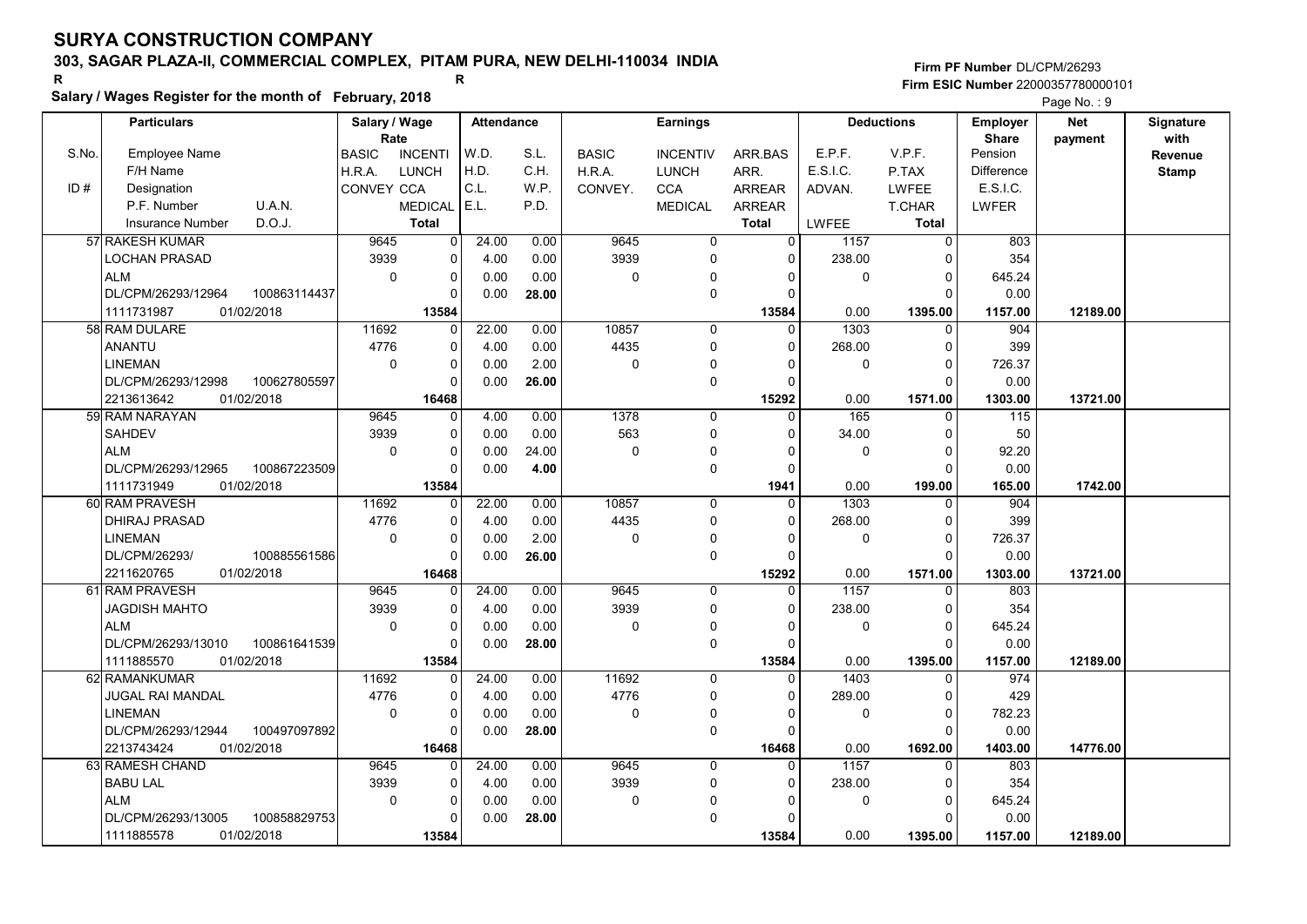# 303, SAGAR PLAZA-II, COMMERCIAL COMPLEX, PITAM PURA, NEW DELHI-110034 INDIA

#### Salary / Wages Register for the month of February, 2018

|       | Salary / wages Register for the month of February, 2018 |                     |                      |                   |       |              |                         |                      |             |                      | Page No.: 10      |            |                  |
|-------|---------------------------------------------------------|---------------------|----------------------|-------------------|-------|--------------|-------------------------|----------------------|-------------|----------------------|-------------------|------------|------------------|
|       | <b>Particulars</b>                                      | Salary / Wage       |                      | <b>Attendance</b> |       |              | <b>Earnings</b>         |                      |             | <b>Deductions</b>    | <b>Employer</b>   | <b>Net</b> | <b>Signature</b> |
|       |                                                         | Rate                |                      |                   |       |              |                         |                      |             |                      | <b>Share</b>      | payment    | with             |
| S.No. | <b>Employee Name</b>                                    | <b>BASIC</b>        | <b>INCENTI</b>       | W.D.              | S.L.  | <b>BASIC</b> | <b>INCENTIV</b>         | ARR.BAS              | E.P.F.      | V.P.F.               | Pension           |            | Revenue          |
|       | F/H Name                                                | H.R.A.              | <b>LUNCH</b>         | H.D.              | C.H.  | H.R.A.       | <b>LUNCH</b>            | ARR.                 | E.S.I.C.    | P.TAX                | <b>Difference</b> |            | <b>Stamp</b>     |
| ID#   | Designation                                             | CONVEY CCA          |                      | C.L.              | W.P.  | CONVEY.      | <b>CCA</b>              | <b>ARREAR</b>        | ADVAN.      | LWFEE                | E.S.I.C.          |            |                  |
|       | U.A.N.<br>P.F. Number                                   |                     | <b>MEDICAL</b>       | E.L.              | P.D.  |              | <b>MEDICAL</b>          | <b>ARREAR</b>        |             | T.CHAR               | <b>LWFER</b>      |            |                  |
|       | D.O.J.<br><b>Insurance Number</b>                       |                     | <b>Total</b>         |                   |       |              |                         | <b>Total</b>         | LWFEE       | <b>Total</b>         |                   |            |                  |
|       | 64 RAMESH PANDEY                                        | 9645                | $\mathbf 0$          | 24.00             | 0.00  | 9645         | $\overline{0}$          | $\overline{0}$       | 1157        | $\overline{0}$       | 803               |            |                  |
|       | <b>RAM IQBAL</b>                                        | 3939                | $\mathbf 0$          | 4.00              | 0.00  | 3939         | $\mathbf 0$             | $\Omega$             | 238.00      | $\Omega$             | 354               |            |                  |
|       | <b>ALM</b>                                              | $\mathbf 0$         | $\mathbf 0$          | 0.00              | 0.00  | 0            | $\mathbf{0}$            | 0                    | $\pmb{0}$   | 0                    | 645.24            |            |                  |
|       | DL/CPM/26293/13002<br>100305139653                      |                     | $\Omega$             | 0.00              | 28.00 |              | $\mathbf 0$             | $\Omega$             |             | $\Omega$             | 0.00              |            |                  |
|       | 1112150437<br>01/02/2018                                |                     | 13584                |                   |       |              |                         | 13584                | 0.00        | 1395.00              | 1157.00           | 12189.00   |                  |
|       | 65 RAMU KUMAR                                           | 9645                | 0                    | 24.00             | 0.00  | 9645         | $\mathbf 0$             | $\Omega$             | 1157        | $\Omega$             | 803               |            |                  |
|       | <b>BINDA DEEN</b>                                       | 3939                | 0                    | 4.00              | 0.00  | 3939         | $\Omega$                | $\Omega$             | 238.00      | $\Omega$             | 354               |            |                  |
|       | <b>ALM</b>                                              | $\Omega$            | 0                    | 0.00              | 0.00  | 0            | $\mathbf 0$             | $\Omega$             | 0           | $\Omega$             | 645.24            |            |                  |
|       | DL/CPM/26293/12967<br>100859422523                      |                     | $\Omega$             | 0.00              | 28.00 |              | $\mathbf 0$             | $\Omega$             |             | $\Omega$             | 0.00              |            |                  |
|       | 100859422523<br>01/02/2018                              |                     | 13584                |                   |       |              |                         | 13584                | 0.00        | 1395.00              | 1157.00           | 12189.00   |                  |
|       | 66 RANJEET BHARDWAJ                                     | 11692               | 0                    | 24.00             | 0.00  | 11692        | $\mathbf 0$             | $\Omega$             | 1403        | 0                    | 974               |            |                  |
|       | <b>SAHTU</b>                                            | 4776                | $\mathbf 0$          | 4.00              | 0.00  | 4776         | $\mathbf 0$             | $\Omega$             | 289.00      | $\Omega$             | 429               |            |                  |
|       | <b>LINEMAN</b>                                          | $\mathbf 0$         | $\mathbf 0$          | 0.00              | 0.00  | 0            | 0                       | $\Omega$             | $\mathbf 0$ | $\Omega$             | 782.23            |            |                  |
|       | DL/CPM/26293/12919<br>100867233849                      |                     | $\Omega$             | 0.00              | 28.00 |              | $\mathbf 0$             | $\Omega$             |             | $\Omega$             | 0.00              |            |                  |
|       | 2213595282<br>01/02/2018                                |                     | 16468                |                   |       |              |                         | 16468                | 0.00        | 1692.00<br>$\Omega$  | 1403.00           | 14776.00   |                  |
|       | 67 RANJEET MANDAL                                       | 9645                | 0                    | 24.00             | 0.00  | 9645<br>3939 | $\mathbf 0$             | $\Omega$             | 1157        |                      | 803               |            |                  |
|       | <b>BHOGRAJ MANDAL</b>                                   | 3939<br>$\mathbf 0$ | $\mathbf 0$          | 4.00              | 0.00  | $\mathbf 0$  | $\mathbf 0$<br>$\Omega$ | $\Omega$<br>$\Omega$ | 238.00      | $\Omega$<br>$\Omega$ | 354               |            |                  |
|       | <b>ALM</b>                                              |                     | $\pmb{0}$            | 0.00              | 0.00  |              | $\mathbf 0$             | $\Omega$             | $\pmb{0}$   | $\Omega$             | 645.24            |            |                  |
|       | DL/CPM/26293/12968<br>100628061564<br>01/02/2018        |                     | $\Omega$             | 0.00              | 28.00 |              |                         |                      | 0.00        |                      | 0.00              |            |                  |
|       | 1111732000<br>68 RANVIR KUMAR                           | 9645                | 13584<br>$\mathbf 0$ | 24.00             | 0.00  | 9645         | 0                       | 13584<br>$\mathbf 0$ | 1157        | 1395.00<br>$\Omega$  | 1157.00<br>803    | 12189.00   |                  |
|       | <b>VIRVAL YADAV</b>                                     | 3939                | 0                    | 4.00              | 0.00  | 3939         | $\mathbf 0$             | $\Omega$             | 238.00      | $\Omega$             | 354               |            |                  |
|       | <b>ALM</b>                                              | $\Omega$            | $\Omega$             | 0.00              | 0.00  | 0            | $\mathbf 0$             | $\Omega$             | $\mathbf 0$ | $\Omega$             | 645.24            |            |                  |
|       | 100496657691<br>DL/CPM/26293/13067                      |                     | $\mathbf 0$          | 0.00              | 28.00 |              | $\mathbf 0$             | $\Omega$             |             | $\Omega$             | 0.00              |            |                  |
|       | 2213925848<br>01/02/2018                                |                     | 13584                |                   |       |              |                         | 13584                | 0.00        | 1395.00              | 1157.00           | 12189.00   |                  |
|       | 69 ROHIT KUMAR GAUTAM                                   | 11692               | $\Omega$             | 24.00             | 0.00  | 11692        | $\Omega$                | $\Omega$             | 1403        | $\Omega$             | 974               |            |                  |
|       | <b>KISHORI DASS</b>                                     | 4776                | $\mathbf 0$          | 4.00              | 0.00  | 4776         | $\mathbf 0$             | $\Omega$             | 289.00      | $\Omega$             | 429               |            |                  |
|       | <b>LINEMAN</b>                                          | $\Omega$            | $\mathbf 0$          | 0.00              | 0.00  | 0            | 0                       | $\Omega$             | $\mathbf 0$ | $\Omega$             | 782.23            |            |                  |
|       | DL/CPM/26293/12945<br>100497200392                      |                     | $\Omega$             | 0.00              | 28.00 |              | $\mathbf 0$             | $\Omega$             |             | $\Omega$             | 0.00              |            |                  |
|       | 2212357346<br>01/02/2018                                |                     | 16468                |                   |       |              |                         | 16468                | 0.00        | 1692.00              | 1403.00           | 14776.00   |                  |
|       | 70 ROHTASH                                              | 9645                | $\Omega$             | 22.00             | 0.00  | 8956         | $\Omega$                | $\Omega$             | 1075        | $\Omega$             | 746               |            |                  |
|       | <b>HEERA LAL</b>                                        | 3939                | $\mathbf 0$          | 4.00              | 0.00  | 3658         | $\mathbf 0$             | 0                    | 221.00      | 0                    | 329               |            |                  |
|       | <b>ALM</b>                                              | $\mathbf 0$         | $\mathbf 0$          | 0.00              | 2.00  | 0            | $\Omega$                | $\Omega$             | $\mathbf 0$ | $\Omega$             | 599.17            |            |                  |
|       | DL/CPM/26293/12969<br>100861374184                      |                     | O                    | 0.00              | 26.00 |              | $\Omega$                | $\Omega$             |             | $\Omega$             | 0.00              |            |                  |
|       | 100861374184<br>01/02/2018                              |                     | 13584                |                   |       |              |                         | 12614                | 0.00        | 1296.00              | 1075.00           | 11318.00   |                  |
|       |                                                         |                     |                      |                   |       |              |                         |                      |             |                      |                   |            |                  |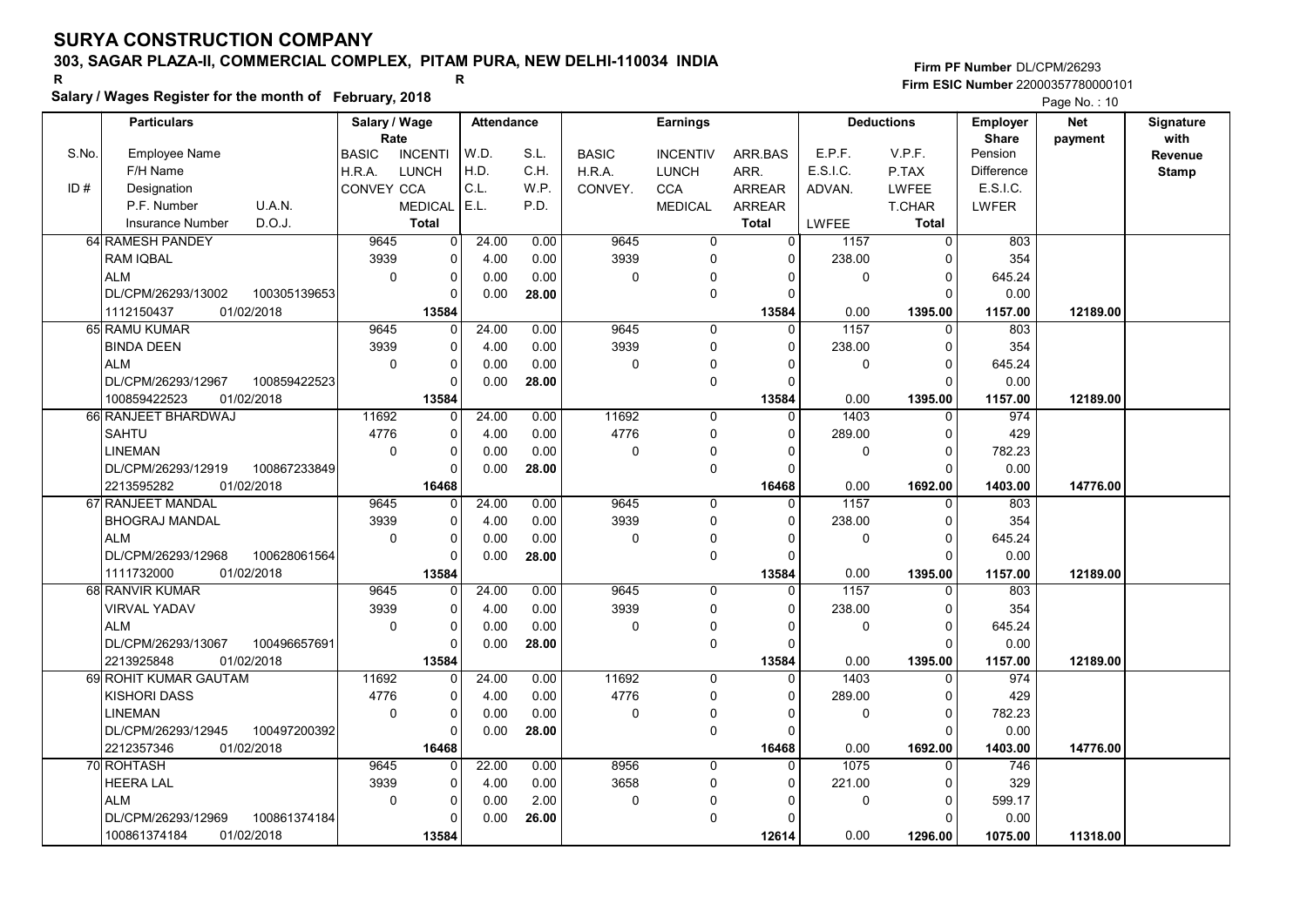# 303, SAGAR PLAZA-II, COMMERCIAL COMPLEX, PITAM PURA, NEW DELHI-110034 INDIA

### Salary / Wages Register for the month of February, 2018

|       |                                    | Salary / wages Register for the month of February, 2018 |                |                   |       |              |                 |                |          |                   |                   | Page No.: 11 |              |
|-------|------------------------------------|---------------------------------------------------------|----------------|-------------------|-------|--------------|-----------------|----------------|----------|-------------------|-------------------|--------------|--------------|
|       | <b>Particulars</b>                 | Salary / Wage                                           |                | <b>Attendance</b> |       |              | <b>Earnings</b> |                |          | <b>Deductions</b> | <b>Employer</b>   | Net          | Signature    |
|       |                                    | Rate                                                    |                |                   |       |              |                 |                |          |                   | <b>Share</b>      | payment      | with         |
| S.No. | <b>Employee Name</b>               | <b>BASIC</b>                                            | <b>INCENTI</b> | W.D.              | S.L.  | <b>BASIC</b> | <b>INCENTIV</b> | ARR BAS        | E.P.F.   | V.P.F.            | Pension           |              | Revenue      |
|       | F/H Name                           | H.R.A.                                                  | LUNCH          | H.D.              | C.H.  | H.R.A.       | <b>LUNCH</b>    | ARR.           | E.S.I.C. | P.TAX             | <b>Difference</b> |              | <b>Stamp</b> |
| ID#   | Designation                        | CONVEY CCA                                              |                | C.L.              | W.P.  | CONVEY.      | <b>CCA</b>      | <b>ARREAR</b>  | ADVAN.   | <b>LWFEE</b>      | E.S.I.C.          |              |              |
|       | U.A.N.<br>P.F. Number              |                                                         | <b>MEDICAL</b> | E.L.              | P.D.  |              | <b>MEDICAL</b>  | <b>ARREAR</b>  |          | <b>T.CHAR</b>     | <b>LWFER</b>      |              |              |
|       | D.O.J.<br><b>Insurance Number</b>  |                                                         | <b>Total</b>   |                   |       |              |                 | <b>Total</b>   | LWFEE    | <b>Total</b>      |                   |              |              |
|       | 71 SAJJAN KUMAR SHARMA             | 11692                                                   | 0              | 24.00             | 0.00  | 11692        | $\overline{0}$  | $\overline{0}$ | 1403     | $\overline{0}$    | 974               |              |              |
|       | <b>ARJUN SHARMA</b>                | 4776                                                    | 0              | 4.00              | 0.00  | 4776         | $\Omega$        | $\Omega$       | 289.00   | $\cap$            | 429               |              |              |
|       | LINEMAN                            | $\mathbf 0$                                             | 0              | 0.00              | 0.00  | $\mathbf 0$  | $\mathbf 0$     | 0              | 0        | $\mathbf 0$       | 782.23            |              |              |
|       | DL/CPM/26293/12998<br>100858453750 |                                                         | $\Omega$       | 0.00              | 28.00 |              | $\mathbf 0$     | $\Omega$       |          | $\Omega$          | 0.00              |              |              |
|       | 1112479378<br>01/02/2018           |                                                         | 16468          |                   |       |              |                 | 16468          | 0.00     | 1692.00           | 1403.00           | 14776.00     |              |
|       | 72 SANJEEV KUMAR                   | 11692                                                   | 0              | 24.00             | 0.00  | 11692        | 0               | $\Omega$       | 1403     | $\Omega$          | 974               |              |              |
|       | PHOOL CHAND                        | 4776                                                    | 0              | 4.00              | 0.00  | 4776         | $\mathbf 0$     | $\Omega$       | 289.00   | $\Omega$          | 429               |              |              |
|       | <b>TO</b>                          | $\Omega$                                                | 0              | 0.00              | 0.00  | $\Omega$     | $\mathbf 0$     | $\Omega$       | $\Omega$ | $\Omega$          | 782.23            |              |              |
|       | DL/CPM/26293/13066<br>100739430192 |                                                         | $\overline{0}$ | 0.00              | 28.00 |              | $\pmb{0}$       | $\Omega$       |          | C                 | 0.00              |              |              |
|       | 1114263068<br>01/02/2018           |                                                         | 16468          |                   |       |              |                 | 16468          | 0.00     | 1692.00           | 1403.00           | 14776.00     |              |
|       | 73 SANOJ KUMAR                     | 9645                                                    | 0              | 24.00             | 0.00  | 9645         | $\mathbf 0$     | 0              | 1157     | $\Omega$          | 803               |              |              |
|       | <b>VIJAY SHANKAR</b>               | 3939                                                    | 0              | 4.00              | 0.00  | 3939         | $\mathbf 0$     | $\Omega$       | 238.00   | $\Omega$          | 354               |              |              |
|       | <b>ALM</b>                         | $\Omega$                                                | 0              | 0.00              | 0.00  | $\mathbf 0$  | 0               | 0              | 0        | $\Omega$          | 645.24            |              |              |
|       | 100335634443<br>DL/CPM/26293/13003 |                                                         | 0              | 0.00              | 28.00 |              | $\mathbf 0$     | $\Omega$       |          | $\Omega$          | 0.00              |              |              |
|       | 2213605631<br>01/02/2018           |                                                         | 13584          |                   |       |              |                 | 13584          | 0.00     | 1395.00           | 1157.00           | 12189.00     |              |
|       | 74 SANTOSH DASS                    | 9645                                                    | 0              | 23.00             | 0.00  | 9301         | $\Omega$        | $\Omega$       | 1116     | $\Omega$          | 775               |              |              |
|       | UMESH DASS                         | 3939                                                    | 0              | 4.00              | 0.00  | 3798         | $\mathbf 0$     | $\Omega$       | 230.00   | $\Omega$          | 341               |              |              |
|       | <b>ALM</b>                         | $\mathbf 0$                                             | 0              | 0.00              | 1.00  | $\mathbf 0$  | $\Omega$        | 0              | 0        | $\Omega$          | 622.20            |              |              |
|       | DL/CPM/26293/13058<br>100869448587 |                                                         | $\Omega$       | 0.00              | 27.00 |              | $\mathbf 0$     | $\Omega$       |          | $\Omega$          | 0.00              |              |              |
|       | 1113552204<br>01/02/2018           |                                                         | 13584          |                   |       |              |                 | 13099          | 0.00     | 1346.00           | 1116.00           | 11753.00     |              |
|       | 75 SARVESH KUMAR                   | 9645                                                    | $\Omega$       | 24.00             | 0.00  | 9645         | $\mathbf 0$     | $\Omega$       | 1157     | $\Omega$          | 803               |              |              |
|       | <b>CHATRI PRASHAD</b>              | 3939                                                    | 0              | 4.00              | 0.00  | 3939         | $\mathbf 0$     | $\Omega$       | 238.00   | $\Omega$          | 354               |              |              |
|       | <b>ALM</b>                         | $\mathbf 0$                                             | 0              | 0.00              | 0.00  | $\mathbf 0$  | $\mathbf 0$     | $\Omega$       | 0        | $\Omega$          | 645.24            |              |              |
|       | DL/CPM/26293/12970<br>100859809424 |                                                         | 0              | 0.00              | 28.00 |              | $\mathbf 0$     | $\Omega$       |          | ſ                 | 0.00              |              |              |
|       | 1113406186<br>01/02/2018           |                                                         | 13584          |                   |       |              |                 | 13584          | 0.00     | 1395.00           | 1157.00           | 12189.00     |              |
|       | 76 SATENDER KUMAR                  | 9645                                                    | 0              | 23.00             | 0.00  | 9301         | 0               | $\Omega$       | 1116     | $\Omega$          | 775               |              |              |
|       | PHOOL CHAND                        | 3939                                                    | 0              | 4.00              | 0.00  | 3798         | $\mathbf 0$     | $\Omega$       | 230.00   | $\Omega$          | 341               |              |              |
|       | <b>ALM</b>                         | $\Omega$                                                | 0              | 0.00              | 1.00  | $\mathbf 0$  | $\mathbf 0$     | $\Omega$       | 0        | $\Omega$          | 622.20            |              |              |
|       | 100629608403<br>DL/CPM/26293/12975 |                                                         | 0              | 0.00              | 27.00 |              | $\mathbf 0$     | $\Omega$       |          | $\Omega$          | 0.00              |              |              |
|       | 01/02/2018<br>1114724664           |                                                         | 13584          |                   |       |              |                 | 13099          | 0.00     | 1346.00           | 1116.00           | 11753.00     |              |
|       | 77 SATENDER PATHAK                 | 9645                                                    | $\Omega$       | 23.00             | 0.00  | 9301         | $\mathbf 0$     | 0              | 1116     | $\Omega$          | 775               |              |              |
|       | LAKHMI CHAND PATHAK                | 3939                                                    | 0              | 4.00              | 0.00  | 3798         | $\mathbf 0$     | 0              | 230.00   | $\Omega$          | 341               |              |              |
|       | <b>ALM</b>                         | $\mathbf 0$                                             | 0              | 0.00              | 1.00  | $\mathbf 0$  | $\Omega$        | O              | 0        | $\Omega$          | 622.20            |              |              |
|       | DL/CPM/26293/13012<br>100739268251 |                                                         | 0              | 0.00              | 27.00 |              | $\mathbf 0$     | $\Omega$       |          | $\Omega$          | 0.00              |              |              |
|       | 01/02/2018<br>1114830160           |                                                         | 13584          |                   |       |              |                 | 13099          | 0.00     | 1346.00           | 1116.00           | 11753.00     |              |
|       |                                    |                                                         |                |                   |       |              |                 |                |          |                   |                   |              |              |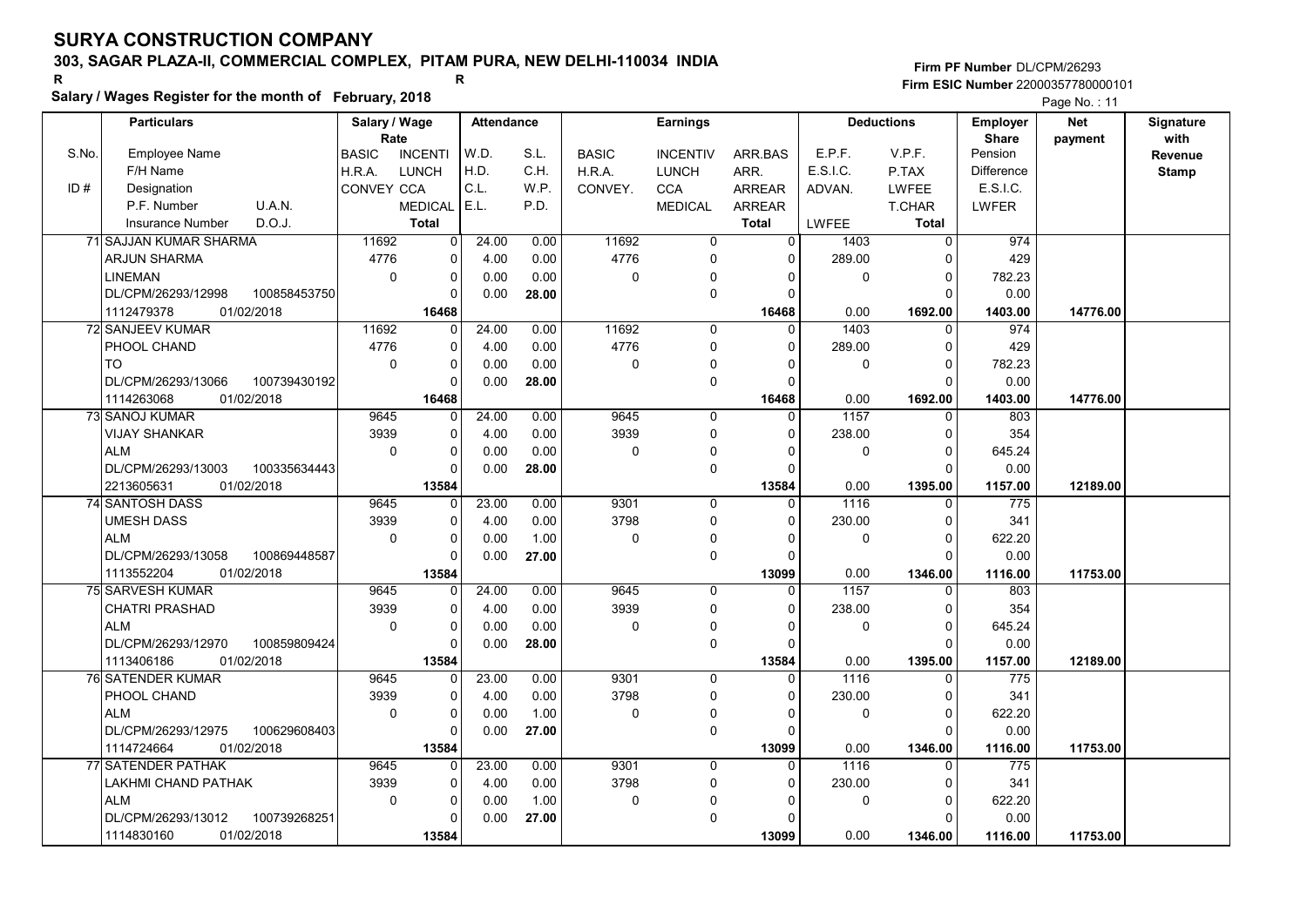# 303, SAGAR PLAZA-II, COMMERCIAL COMPLEX, PITAM PURA, NEW DELHI-110034 INDIA

#### Salary / Wages Register for the month of February, 2018

|       | Salary / Wages Register for the month of February, 2018 |                                |                         |                   |              |                 |                |              |                   |                 | Page No.: 12 |              |
|-------|---------------------------------------------------------|--------------------------------|-------------------------|-------------------|--------------|-----------------|----------------|--------------|-------------------|-----------------|--------------|--------------|
|       | <b>Particulars</b>                                      | Salary / Wage                  |                         | <b>Attendance</b> |              | <b>Earnings</b> |                |              | <b>Deductions</b> | <b>Employer</b> | <b>Net</b>   | Signature    |
|       |                                                         | Rate                           |                         |                   |              |                 |                |              |                   | <b>Share</b>    | payment      | with         |
| S.No. | <b>Employee Name</b>                                    | <b>BASIC</b><br><b>INCENTI</b> | W.D.                    | S.L.              | <b>BASIC</b> | <b>INCENTIV</b> | ARR.BAS        | E.P.F.       | V.P.F.            | Pension         |              | Revenue      |
|       | F/H Name                                                | H.R.A.<br><b>LUNCH</b>         | H.D.                    | C.H.              | H.R.A.       | <b>LUNCH</b>    | ARR.           | E.S.I.C.     | P.TAX             | Difference      |              | <b>Stamp</b> |
| ID#   | Designation                                             | <b>CONVEY CCA</b>              | C.L.                    | W.P.              | CONVEY.      | <b>CCA</b>      | <b>ARREAR</b>  | ADVAN.       | <b>LWFEE</b>      | E.S.I.C.        |              |              |
|       | P.F. Number<br>U.A.N.                                   | <b>MEDICAL</b>                 | E.L.                    | P.D.              |              | <b>MEDICAL</b>  | <b>ARREAR</b>  |              | T.CHAR            | LWFER           |              |              |
|       | D.O.J.<br>Insurance Number                              | <b>Total</b>                   |                         |                   |              |                 | <b>Total</b>   | <b>LWFEE</b> | <b>Total</b>      |                 |              |              |
|       | <b>78 SATENDR KUMAR</b>                                 | 11692                          | 19.00<br>$\overline{0}$ | 0.00              | 9187         | $\overline{0}$  | $\overline{0}$ | 1102         | $\overline{0}$    | 765             |              |              |
|       | <b>NATURAM</b>                                          | 4776                           | 0<br>3.00               | 0.00              | 3753         | 0               | $\Omega$       | 227.00       | $\Omega$          | 337             |              |              |
|       | <b>LINEMAN</b>                                          | $\mathbf 0$                    | 0<br>0.00               | 6.00              | $\mathbf 0$  | 0               | $\Omega$       | $\mathbf 0$  | $\mathbf 0$       | 614.65          |              |              |
|       | 101219226581<br>DL/CPM/26293/13069                      |                                | 0.00<br>0               | 22.00             |              | 0               | $\Omega$       |              | $\Omega$          | 0.00            |              |              |
|       | 1013583479<br>01/02/2018                                | 16468                          |                         |                   |              |                 | 12940          | 0.00         | 1329.00           | 1102.00         | 11611.00     |              |
|       | <b>79 SHANKAR LAL</b>                                   | 11692                          | 21.00<br>U              | 0.00              | 10439        | $\mathbf 0$     | $\Omega$       | 1253         | $\Omega$          | 870             |              |              |
|       | <b>KISHAN LAL</b>                                       | 4776                           | 0<br>4.00               | 0.00              | 4264         | 0               | 0              | 258.00       | 0                 | 383             |              |              |
|       | <b>LINEMAN</b>                                          | $\Omega$                       | 0<br>0.00               | 3.00              | $\mathbf 0$  | 0               | $\Omega$       | 0            | $\Omega$          | 698.39          |              |              |
|       | DL/CPM/26293/13073<br>100862496655                      |                                | O<br>0.00               | 25.00             |              | 0               | $\Omega$       |              | $\Omega$          | 0.00            |              |              |
|       | 1112838404<br>01/02/2018                                | 16468                          |                         |                   |              |                 | 14703          | 0.00         | 1511.00           | 1253.00         | 13192.00     |              |
|       | 80 SHARVAN KUMAR                                        | 9645                           | 23.00<br>0              | 0.00              | 9301         | 0               | $\Omega$       | 1116         | $\mathbf 0$       | 775             |              |              |
|       | <b>KANKIR MANDAL</b>                                    | 3939                           | 0<br>4.00               | 0.00              | 3798         | 0               | $\Omega$       | 230.00       | $\mathbf 0$       | 341             |              |              |
|       | <b>ALM</b>                                              | $\Omega$                       | $\Omega$<br>0.00        | 1.00              | $\mathbf{0}$ | 0               | $\Omega$       | $\mathbf{0}$ | $\Omega$          | 622.20          |              |              |
|       | DL/CPM/26293/12980<br>100685685208                      |                                | 0.00<br>$\Omega$        | 27.00             |              | 0               | $\Omega$       |              | $\Omega$          | 0.00            |              |              |
|       | 1114784543<br>01/02/2018                                | 13584                          |                         |                   |              |                 | 13099          | 0.00         | 1346.00           | 1116.00         | 11753.00     |              |
|       | 81 SHEETAL PRASAD                                       | 9645                           | 24.00<br>0              | 0.00              | 9645         | $\Omega$        | $\Omega$       | 1157         | $\Omega$          | 803             |              |              |
|       | <b>BENDU PRASAD</b>                                     | 3939                           | 0<br>4.00               | 0.00              | 3939         | 0               | $\Omega$       | 238.00       | $\Omega$          | 354             |              |              |
|       | <b>ALM</b>                                              | $\mathbf 0$                    | 0<br>0.00               | 0.00              | $\mathbf 0$  | 0               | $\mathbf{0}$   | $\mathbf 0$  | $\mathbf 0$       | 645.24          |              |              |
|       | DL/CPM/26293/13061<br>100496596224                      |                                | 0.00<br>0               | 28.00             |              | 0               | $\Omega$       |              | $\Omega$          | 0.00            |              |              |
|       | 2213623414<br>01/02/2018                                | 13584                          |                         |                   |              |                 | 13584          | 0.00         | 1395.00           | 1157.00         | 12189.00     |              |
|       | 82 SHIV BAHADUR                                         | 11692                          | 24.00<br>0              | 0.00              | 11692        | $\mathbf 0$     | $\Omega$       | 1403         | $\Omega$          | 974             |              |              |
|       | <b>MAHADEV</b>                                          | 4776                           | 0<br>4.00               | 0.00              | 4776         | 0               | 0              | 289.00       | $\mathbf 0$       | 429             |              |              |
|       | <b>LINEMAN</b>                                          | $\Omega$                       | 0.00<br>$\Omega$        | 0.00              | $\Omega$     | 0               | $\Omega$       | 0            | $\Omega$          | 782.23          |              |              |
|       | DL/CPM/26293/12997<br>100863427632                      |                                | 0.00<br>$\Omega$        | 28.00             |              | 0               | $\Omega$       |              | $\Omega$          | 0.00            |              |              |
|       | 2213605630<br>01/02/2018                                | 16468                          |                         |                   |              |                 | 16468          | 0.00         | 1692.00           | 1403.00         | 14776.00     |              |
|       | 83 SHIV LAL                                             | 9645                           | 24.00<br>0              | 0.00              | 9645         | $\Omega$        | $\Omega$       | 1157         | $\Omega$          | 803             |              |              |
|       | <b>BHAGWAN DEEN</b>                                     | 3939                           | $\Omega$<br>4.00        | 0.00              | 3939         | 0               | $\Omega$       | 238.00       | $\mathbf 0$       | 354             |              |              |
|       | <b>ALM</b>                                              | $\Omega$                       | 0<br>0.00               | 0.00              | $\mathbf 0$  | 0               | $\Omega$       | 0            | $\Omega$          | 645.24          |              |              |
|       | DL/CPM/26293/12922<br>100859195387                      |                                | 0.00<br>0               | 28.00             |              | 0               | $\Omega$       |              | $\Omega$          | 0.00            |              |              |
|       | 01/02/2018<br>2213605657                                | 13584                          |                         |                   |              |                 | 13584          | 0.00         | 1395.00           | 1157.00         | 12189.00     |              |
|       | 84 SHIV NARAYAN                                         | 11692                          | 9.00                    | 0.00              | 4176         | $\Omega$        | $\Omega$       | 501          | $\Omega$          | 348             |              |              |
|       | <b>SAHADEV</b>                                          | 4776                           | 1.00<br>0               | 0.00              | 1706         | 0               | $\Omega$       | 103.00       | $\mathbf 0$       | 153             |              |              |
|       | <b>LINEMAN</b>                                          | $\mathbf 0$                    | 0<br>0.00               | 18.00             | $\mathbf 0$  | 0               | $\Omega$       | 0            | $\Omega$          | 279.40          |              |              |
|       | DL/CPM/26293/13049<br>100867218718                      |                                | 0.00                    | 10.00             |              | 0               | $\Omega$       |              | $\Omega$          | 0.00            |              |              |
|       | 01/02/2018<br>1113552266                                | 16468                          |                         |                   |              |                 | 5882           | 0.00         | 604.00            | 501.00          | 5278.00      |              |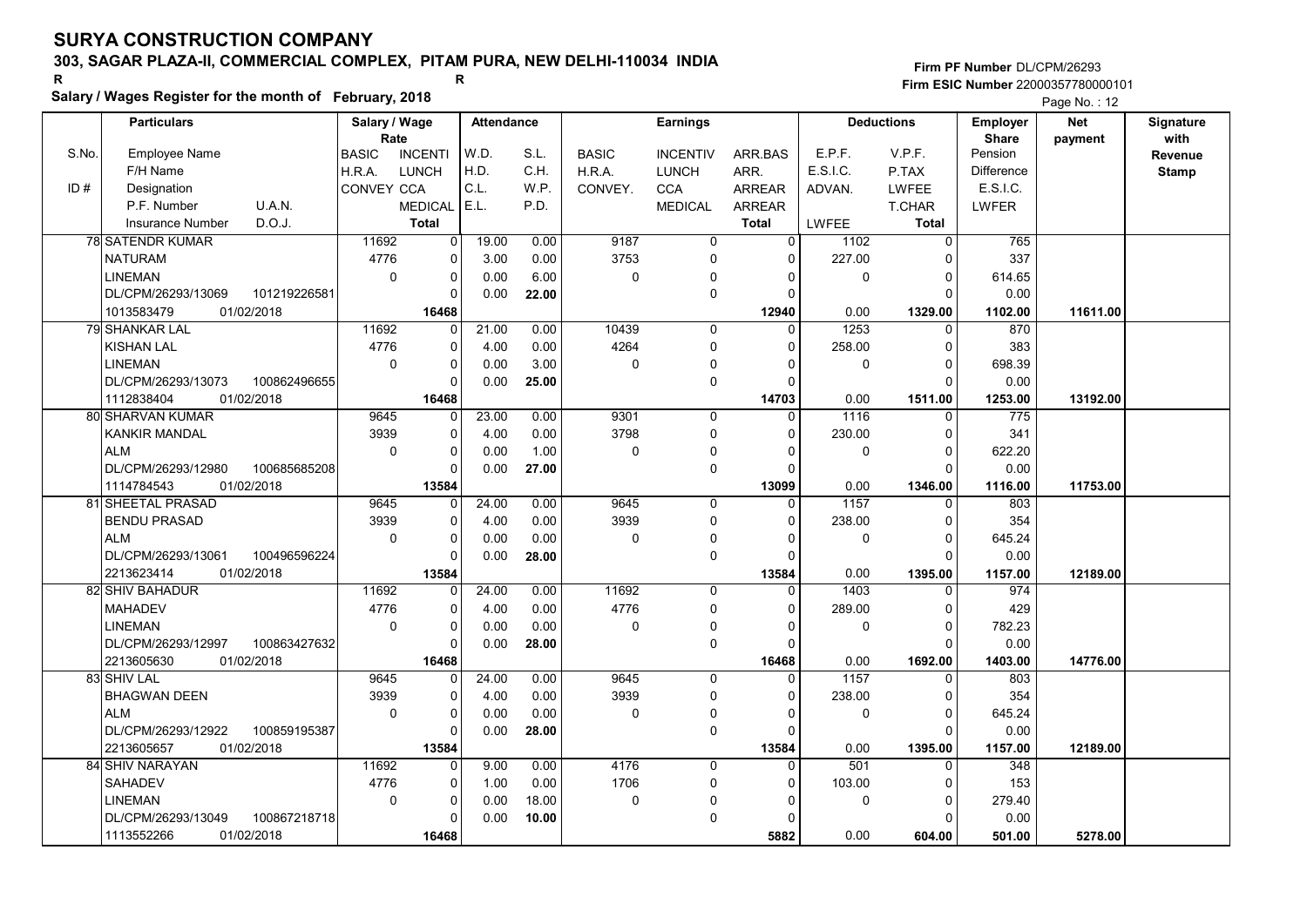### 303, SAGAR PLAZA-II, COMMERCIAL COMPLEX, PITAM PURA, NEW DELHI-110034 INDIA

#### Salary / Wages Register for the month of February, 2018

|       | Salary / Wages Register for the month of February, 2018<br>Page No.: 13 |                                |                         |       |                 |                 |                   |          |                 |              |           |              |
|-------|-------------------------------------------------------------------------|--------------------------------|-------------------------|-------|-----------------|-----------------|-------------------|----------|-----------------|--------------|-----------|--------------|
|       | <b>Particulars</b>                                                      | Salary / Wage                  | <b>Attendance</b>       |       | <b>Earnings</b> |                 | <b>Deductions</b> |          | <b>Employer</b> | <b>Net</b>   | Signature |              |
|       |                                                                         | Rate                           |                         |       |                 |                 |                   |          |                 | <b>Share</b> | payment   | with         |
| S.No. | <b>Employee Name</b>                                                    | <b>BASIC</b><br><b>INCENTI</b> | W.D.                    | S.L.  | <b>BASIC</b>    | <b>INCENTIV</b> | ARR.BAS           | E.P.F.   | V.P.F.          | Pension      |           | Revenue      |
|       | F/H Name                                                                | <b>LUNCH</b><br>H.R.A.         | H.D.                    | C.H.  | H.R.A.          | <b>LUNCH</b>    | ARR.              | E.S.I.C. | P.TAX           | Difference   |           | <b>Stamp</b> |
| ID#   | Designation                                                             | CONVEY CCA                     | C.L.                    | W.P.  | CONVEY.         | <b>CCA</b>      | ARREAR            | ADVAN.   | <b>LWFEE</b>    | E.S.I.C.     |           |              |
|       | U.A.N.<br>P.F. Number                                                   | <b>MEDICAL</b>                 | E.L.                    | P.D.  |                 | <b>MEDICAL</b>  | <b>ARREAR</b>     |          | T.CHAR          | LWFER        |           |              |
|       | D.O.J.<br>Insurance Number                                              | <b>Total</b>                   |                         |       |                 |                 | <b>Total</b>      | LWFEE    | <b>Total</b>    |              |           |              |
|       | <b>85 SHIV NARAYAN MANJHI</b>                                           | 9645                           | 24.00<br>$\overline{0}$ | 0.00  | 9645            | $\mathbf 0$     | $\Omega$          | 1157     | $\Omega$        | 803          |           |              |
|       | <b>BHOLA MANJHI</b>                                                     | 3939                           | 0<br>4.00               | 0.00  | 3939            | $\mathbf 0$     | $\Omega$          | 238.00   | $\Omega$        | 354          |           |              |
|       | <b>ALM</b>                                                              | $\mathbf 0$                    | 0<br>0.00               | 0.00  | 0               | 0               | $\Omega$          | 0        | 0               | 645.24       |           |              |
|       | DL/CPM/26293/13077<br>100977783624                                      |                                | 0.00<br>0               | 28.00 |                 | $\mathbf 0$     | $\Omega$          |          | $\Omega$        | 0.00         |           |              |
|       | 1114937111<br>01/02/2018                                                | 13584                          |                         |       |                 |                 | 13584             | 0.00     | 1395.00         | 1157.00      | 12189.00  |              |
|       | 86 SHIV NARESH                                                          | 9645                           | 22.00<br>$\Omega$       | 0.00  | 8956            | 0               | 0                 | 1075     | $\Omega$        | 746          |           |              |
|       | <b>RAM ASREY</b>                                                        | 3939                           | 0<br>4.00               | 0.00  | 3658            | $\mathbf 0$     | $\Omega$          | 221.00   | $\Omega$        | 329          |           |              |
|       | <b>ALM</b>                                                              | $\mathbf 0$                    | 0<br>0.00               | 2.00  | 0               | 0               |                   | 0        | $\Omega$        | 599.17       |           |              |
|       | DL/CPM/26293/13065<br>100497811450                                      | 0                              | 0.00                    | 26.00 |                 | $\mathbf 0$     | $\Omega$          |          | O               | 0.00         |           |              |
|       | 1111752944<br>01/02/2018                                                | 13584                          |                         |       |                 |                 | 12614             | 0.00     | 1296.00         | 1075.00      | 11318.00  |              |
|       | 87 SHIV PRASHAD                                                         | 9645                           | 15.00<br>0              | 0.00  | 5856            | $\mathbf 0$     | 0                 | 703      | 0               | 488          |           |              |
|       | <b>SAHDEV</b>                                                           | 3939                           | 0<br>2.00               | 0.00  | 2392            | $\mathbf 0$     | $\Omega$          | 145.00   | $\Omega$        | 215          |           |              |
|       | <b>ALM</b>                                                              | $\Omega$                       | $\Omega$<br>0.00        | 11.00 | $\Omega$        | $\mathbf 0$     |                   | $\Omega$ | $\Omega$        | 391.78       |           |              |
|       | DL/CPM/26293/12974<br>100351636206                                      |                                | 0.00<br>0               | 17.00 |                 | $\mathbf 0$     | $\Omega$          |          | $\Omega$        | 0.00         |           |              |
|       | 1111731990<br>01/02/2018                                                | 13584                          |                         |       |                 |                 | 8248              | 0.00     | 848.00          | 703.00       | 7400.00   |              |
|       | 88 SHIV PYARE                                                           | 11692                          | 24.00<br>$\Omega$       | 0.00  | 11692           | $\Omega$        | $\Omega$          | 1403     | $\Omega$        | 974          |           |              |
|       | <b>DOOLLU</b>                                                           | 4776                           | 4.00<br>0               | 0.00  | 4776            | $\mathbf 0$     | $\Omega$          | 289.00   | $\Omega$        | 429          |           |              |
|       | LINEMAN                                                                 | $\mathbf 0$                    | 0<br>0.00               | 0.00  | 0               | 0               | $\Omega$          | 0        | 0               | 782.23       |           |              |
|       | DL/CPM/26293/13001<br>100496831946                                      |                                | 0.00<br>0               | 28.00 |                 | $\pmb{0}$       | $\Omega$          |          | ∩               | 0.00         |           |              |
|       | 1112917160<br>01/02/2018                                                | 16468                          |                         |       |                 |                 | 16468             | 0.00     | 1692.00         | 1403.00      | 14776.00  |              |
|       | 89 SHRI LAL                                                             | 11692                          | 24.00<br>$\Omega$       | 0.00  | 11692           | 0               | $\Omega$          | 1403     | $\Omega$        | 974          |           |              |
|       | <b>BHAGWAN DEEN</b>                                                     | 4776                           | 0<br>4.00               | 0.00  | 4776            | $\mathbf 0$     | 0                 | 289.00   | 0               | 429          |           |              |
|       | <b>LINEMAN</b>                                                          | $\mathbf 0$                    | 0.00<br>0               | 0.00  | 0               | $\mathbf 0$     |                   | 0        | $\Omega$        | 782.23       |           |              |
|       | DL/CPM/26293/12923<br>101219226575                                      |                                | $\Omega$<br>0.00        | 28.00 |                 | $\mathbf 0$     | $\Omega$          |          | $\Omega$        | 0.00         |           |              |
|       | 1111843544<br>01/02/2018                                                | 16468                          |                         |       |                 |                 | 16468             | 0.00     | 1692.00         | 1403.00      | 14776.00  |              |
|       | 90 SHRI RAM                                                             | 9645                           | 21.00<br>0              | 0.00  | 8612            | $\mathbf 0$     | 0                 | 1033     | $\Omega$        | 717          |           |              |
|       | POORAN PRASAD                                                           | 3939                           | 4.00<br>$\Omega$        | 0.00  | 3517            | $\mathbf 0$     | $\Omega$          | 213.00   | $\Omega$        | 316          |           |              |
|       | <b>ALM</b>                                                              | $\mathbf 0$                    | 0<br>0.00               | 3.00  | 0               | $\pmb{0}$       | $\Omega$          | 0        | $\mathbf{0}$    | 576.13       |           |              |
|       | DL/CPM/26293/13071<br>100353865282                                      |                                | 0.00<br>0               | 25.00 |                 | $\mathbf 0$     | $\Omega$          |          | $\Omega$        | 0.00         |           |              |
|       | 1113406189<br>01/02/2018                                                | 13584                          |                         |       |                 |                 | 12129             | 0.00     | 1246.00         | 1033.00      | 10883.00  |              |
|       | 91 SUMIT KUMAR                                                          | 11692                          | 24.00<br>$\overline{0}$ | 0.00  | 11692           | $\mathbf 0$     | 0                 | 1403     | $\Omega$        | 974          |           |              |
|       | ASHOK TYAGI                                                             | 4776                           | 4.00<br>0               | 0.00  | 4776            | 0               | 0                 | 289.00   | $\Omega$        | 429          |           |              |
|       | TO                                                                      | $\mathbf 0$                    | 0<br>0.00               | 0.00  | 0               | $\Omega$        | 0                 | 0        | $\Omega$        | 782.23       |           |              |
|       | DL/CPM/26293/13045<br>100858580465                                      |                                | 0.00<br>0               | 28.00 |                 | $\mathbf 0$     |                   |          |                 | 0.00         |           |              |
|       | 2213722323<br>01/02/2018                                                | 16468                          |                         |       |                 |                 | 16468             | 0.00     | 1692.00         | 1403.00      | 14776.00  |              |